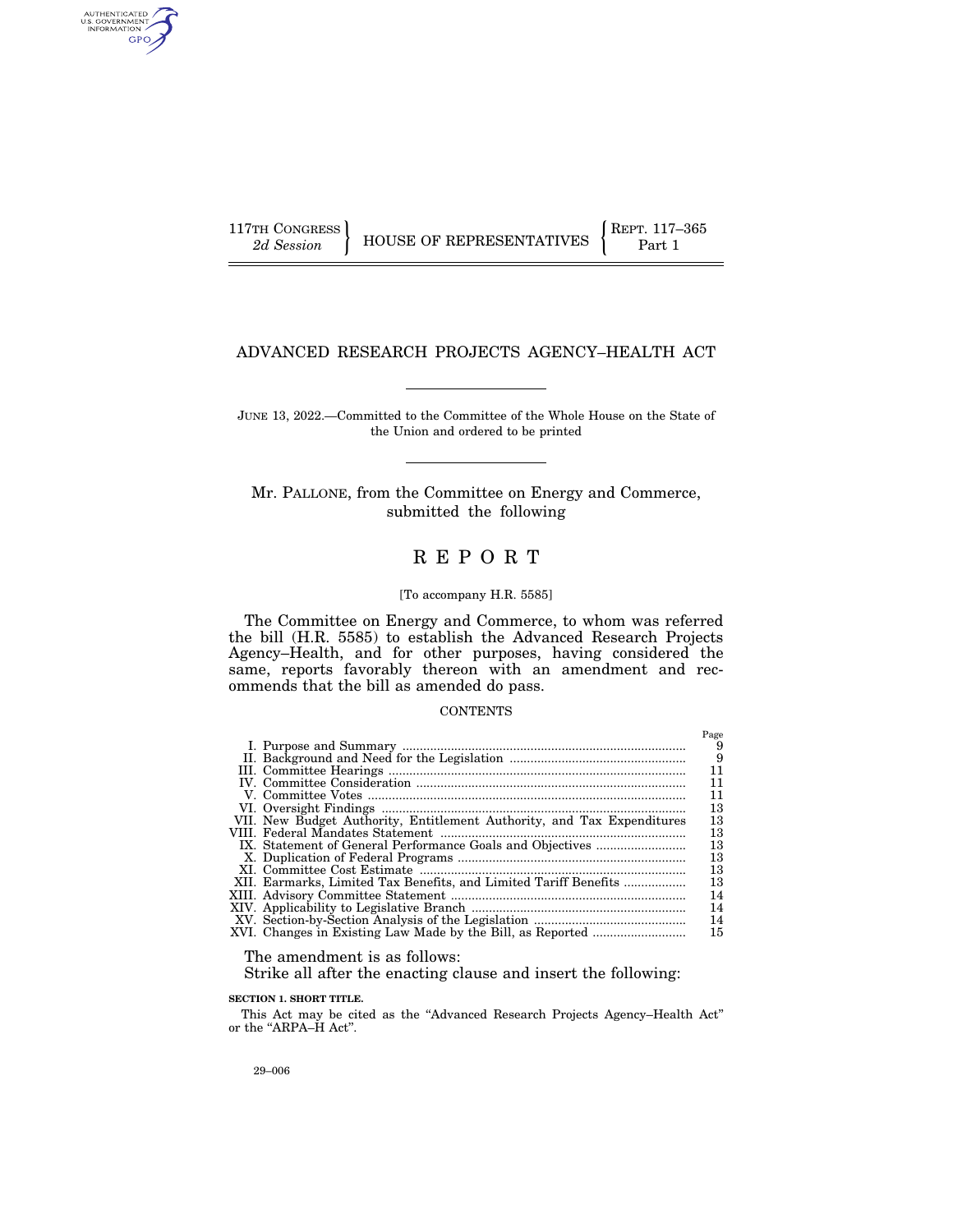#### **SEC. 2. ADVANCED RESEARCH PROJECTS AGENCY–HEALTH.**

Title IV of the Public Health Service Act (42 U.S.C. 281 et seq.) is amended by adding at the end the following:

## **''PART J—ADVANCED RESEARCH PROJECTS AGENCY– HEALTH**

#### **''SEC. 499A. ADVANCED RESEARCH PROJECTS AGENCY–HEALTH.**

"(a) ESTABLISHMENT.—There is established, as an independent operating division within the Department of Health and Human Services, the Advanced Research Projects Agency–Health (in this part referred to as 'ARPA–H'). Not la days after the date of enactment of this part, the Secretary shall transfer all functions, personnel, missions, activities, authorities, and funds of the Advanced Re-search Projects Agency for Health within the National Institutes of Health, as in existence on the date of enactment of this part, to ARPA–H established by the preceding sentence.<br>"(b) GOALS AND METHODS.-

"(1) GOALS.—The goals of ARPA–H shall be to—

"(A) foster the development of new, breakthrough capabilities, technologies, systems, and platforms to accelerate innovations in health and medicine that are not being met by Federal programs or private entities;

''(B) revolutionize detection, diagnosis, mitigation, prevention, treatment, and curing of serious diseases and medical conditions through the development of transformative health technologies;

''(C) promote high-risk, high-reward innovation for the development and translation of transformative health technologies; and

 $(1)$  contribute to ensuring the United States maintains—

 $''(i)$  global leadership in science and innovation;

''(ii) the highest quality of life and health for its citizens; and

''(iii) an aggressive agenda for innovations to address global health threats that place United States citizens at risk.

''(2) METHODS.—ARPA–H shall achieve the goals specified in paragraph (1) by—

''(A) discovering, identifying, and promoting revolutionary advances in health sciences;

''(B) translating scientific discoveries into transformative health technologies;

" $(\breve{C})$  providing resources and support to create platform capabilities that draw on multiple disciplines;

 $'(D)$  using researchers in a wide range of disciplines, including the life sciences, the physical sciences, engineering, and the computational sciences;  $E(E)$  delivering advanced proofs of concept that demonstrate potentially clinically meaningful advances;

 $f(F)$  developing new capabilities, advanced computational tools, predictive models, or analytical techniques to identify potential targets and technological strategies for early disease detection and intervention;

''(G) accelerating transformational technological advances in areas with limited technical certainty; and

''(H) prioritizing investments based on such considerations as—

(i) scientific opportunity and uniqueness of fit to the strategies and operating practices of ARPA–H;

''(ii) the effect on disease burden, including unmet patient need, quality and disparity gaps, and the potential to preempt progression of serious disease; and

"(iii) the effect on the fiscal liability of the Federal Government with respect to health care and the ability to reduce the cost of care through innovation.

"(c) DIRECTOR.

(1) IN GENERAL.—The President shall appoint with the advice and consent of the Senate, a director of ARPA–H (in this part referred to as the 'Director'). ''(2) QUALIFICATIONS.—The Director shall be an individual who, by reason of professional background and experience, is especially qualified to manage—

'(A) research and advanced development programs; and

''(B) large-scale, high-risk initiatives with respect to health research and technology development across multiple sectors, including generating trans-

formative health technologies and improving health outcomes for patients. ''(3) RELATIONSHIP TO SECRETARY.—The Director shall report directly to the Secretary.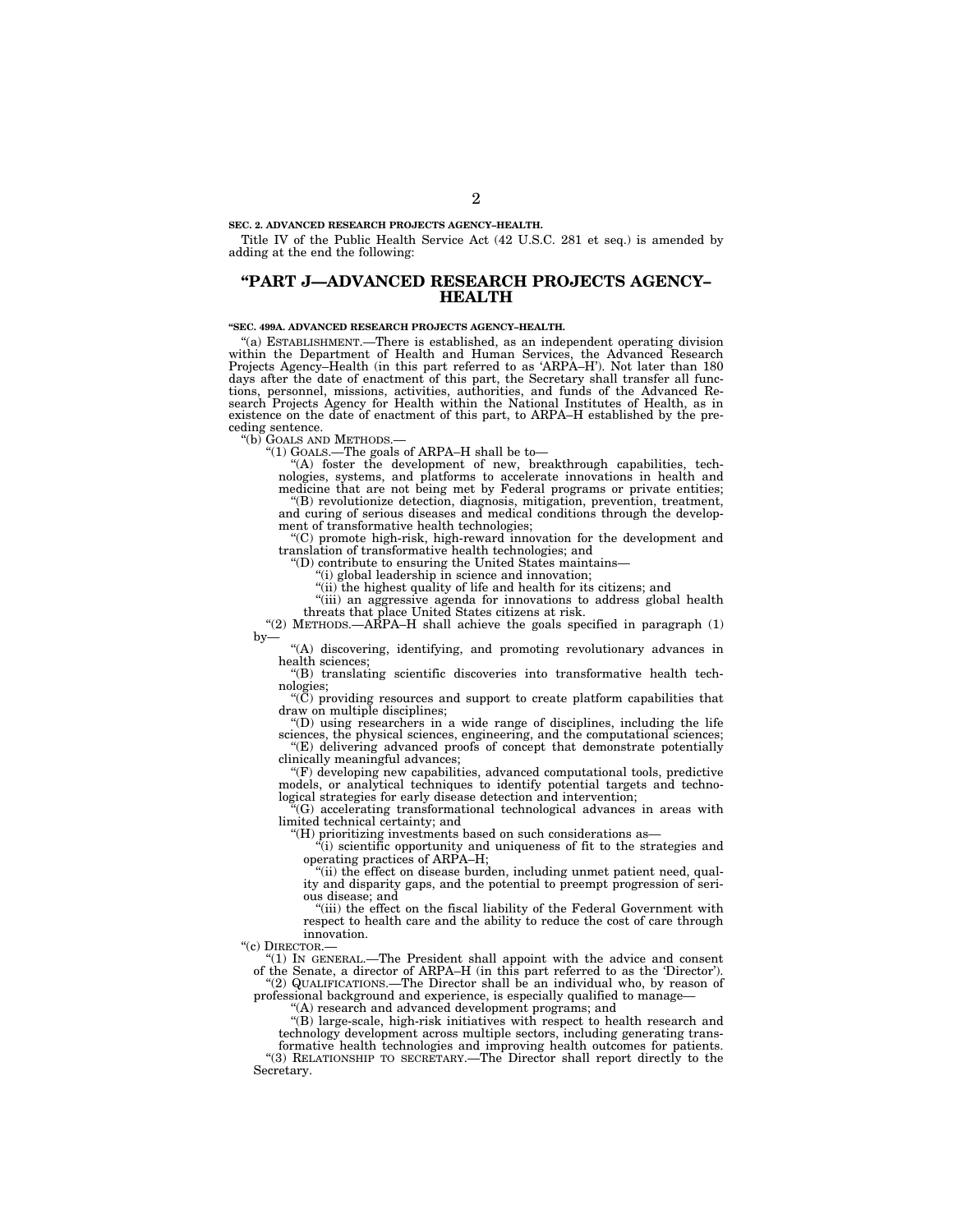"(4) DUTIES.—The duties of the Director shall include the following

 $($ A) Approve and terminate the projects and programs of ARPA–H.

"(B) Set research and development priorities with respect to the goals specified in subsection (b) and manage the budget of ARPA–H.

''(C) Develop funding criteria and assess the success of programs through the establishment of technical milestones.

''(D) Advance the goals under subsection (b), through consideration of the advice of the ARPA–H Interagency Research Council established under subsection (q).

''(E) Solicit data, as needed, from the National Institutes of Health and other relevant entities.

''(F) Coordinate with the Director of the National Institutes of Health to ensure that the programs of ARPA–H build on, and are informed by, scientific research supported by the National Institutes of Health.

"(G) Coordinate with the heads of Federal agencies and, to the extent practicable, ensure that the activities of ARPA–H supplement (and do not supplant) the efforts of other Federal agencies.

''(H) Ensure ARPA–H does not provide funding for a project unless the program manager determines that the project meets the goals described in subsection  $(b)(1)$ .

''(5) TERM.—The Director—

''(A) shall be appointed for a 5-year term; and

''(B) may be reappointed for 1 consecutive 5-year term.

''(6) AUTONOMY OF AGENCY REGARDING RECOMMENDATIONS AND TESTIMONY.— No officer or agency of the United States shall have any authority to require the Director or any other officer of ARPA–H to submit legislative recommendations, or testimony or comments on legislation, to any officer or agency of the United States for approval, comments, or review prior to the submission of such recommendations, testimony, or comments to the Congress, if such recommendations, testimony, or comments to the Congress include a statement indicating that the views expressed therein are those of the Director or such officer, and do not necessarily reflect the views of the President or another agency.

''(7) DELEGATION OF AUTHORITY.—The Director may delegate to any duly authorized employee, representative, or agent any power vested in the Director by law, except that the Director may not delegate the power to appoint the Deputy Director under paragraph (8).

''(8) DEPUTY DIRECTOR.—The Director shall appoint a deputy director to serve as the first assistant to the office.

''(d) APPLICATION OF PAPERWORK REDUCTION ACT.—The Director may waive the requirements of subchapter I of chapter 35 of title 44, United States Code (commonly referred to as the 'Paperwork Reduction Act') with respect to the methods described in subsection (b)(2).

''(e) PROTECTION OF INFORMATION.—The following types of information collected by ARPA–H from recipients of financial assistance awards shall be considered commercial and financial information obtained from a person and privileged or confidential and not subject to disclosure under section  $552(b)(4)$  of title 5, United States Code:

''(1) Plans for commercialization of technologies developed under the award, including business plans, technology-to market plans, market studies, and cost and performance models.

" $(2)$  Investments provided to an awardee from third parties (such as venture capital firms, hedge funds, and private equity firms), including amounts and the percentage of ownership of the awardee provided in return for the investments.

''(3) Additional financial support that the awardee— ''(A) plans to invest or has invested in the technology developed under the award; or

''(B) is seeking from third parties.

''(4) Revenue from the licensing or sale of new products or services resulting from research conducted under the award.

"(f) SHARING INFORMATION WITH THE CENTERS FOR MEDICARE & MEDICAID SERV-ICES.—The Director shall timely share relevant information with the Administrator of the Centers for Medicare & Medicaid Services that may help to expedite determinations of coverage of transformative health technologies developed by ARPA–H.

''(g) EXPEDITING BREAKTHROUGHS THROUGH COOPERATION WITH THE FOOD AND DRUG ADMINISTRATION.

''(1) IN GENERAL.—The Secretary, acting through the Commissioner of Food and Drugs and in consultation with the Director, may take actions to facilitate translation of transformative health technology into tangible solutions for patients and to expedite development of drugs, devices, and biological products, including through—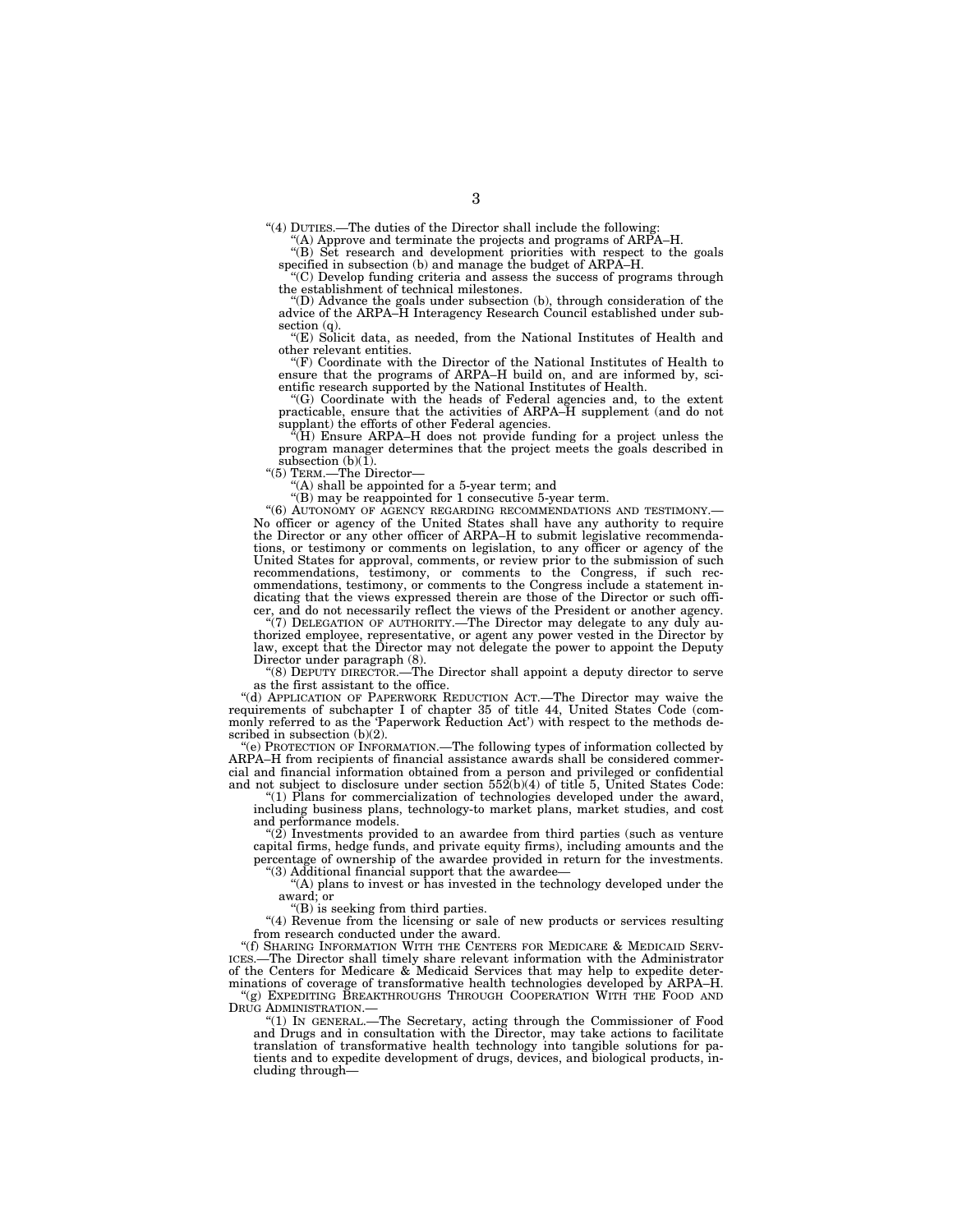"(A) helping to ensure that drug, device, or biological product development programs, in as efficient a manner as possible, gather the nonclinical and clinical data necessary to advancing the development of such products and to obtaining their approval, licensure, or clearance, as applicable, by the Food and Drug Administration under sections 505, 510(k), and 515 of the Federal Food, Drug, and Cosmetic Act and section 351 of this Act;

''(B) expediting review of investigational new drug applications under section 505(i) of the Federal Food, Drug, and Cosmetic Act, review of investigational device exemptions under section 520(g) of such Act, and review of applications for approval, licensure, and clearance of drugs, devices, or biological products under sections 505, 510(k), and 515 of such Act, and section 351 of this Act; and

''(C) meeting at appropriate intervals with the Director and any member of the ARPA–H Interagency Research Council to discuss the development status of drugs, devices, or biological products and projects that are the highest priorities to ARPA–H, unless the Director and the Commissioner of Food and Drugs determine that any such meetings are not necessary.

''(2) RELATION TO OTHERWISE AUTHORIZED ACTIVITIES OF THE FDA.—The authority specified in paragraph (1) shall not be construed as limiting the authority of the Secretary, acting through the Commissioner of Food and Drugs, with respect to the review and approval, clearance, authorization for emergency use, or licensure of drugs, devices, or biological products under the Federal Food, Drug, and Cosmetic Act or section 351 of this Act.

''(3) REIMBURSEMENT.—The Director, using funds made available to ARPA–H, may reimburse the Food and Drug Administration for expenditures made by the Food and Drug Administration for activities carried out under this section that have been identified by the Commissioner of Food and Drugs and the Director as being carried out by the Food and Drug Administration.

"(h) AWARDS.

''(1) IN GENERAL.—In carrying out this section, the Director may make awards including—

''(A) grants and cooperative agreements, which shall—

''(i) be subject to the uniform administrative requirements, cost principles, and audit requirements for Federal awards contained in part 200 of title 2, Code of Federal Regulations (or successor regulations); and

"(ii) include the total line-item and itemized indirect facilities and administrative costs that shall be made publicly available and published in a machine-readable format;

''(B) contracts subject to the Federal Acquisition Regulation;

''(C) multi-year contracts under section 3903 of title 41, United States Code;

''(D) prizes; and

''(E) other transactions.

''(2) EXEMPTIONS FOR CERTAIN REQUIREMENTS.—Research funded by ARPA–H shall not be subject to the requirements of section  $406(a)(3)(A)(ii)$  or section 492. "(i) FACILITIES AUTHORITY.-

"(1) IN GENERAL.—The Director may acquire (by purchase, lease, condemnation, or otherwise), construct, improve, repair, operate, and maintain such real and personal property as may be necessary to carry out this section.

"(2) LEASE OF NONEXCESS PROPERTY.—The Director may enter into a lease under this section with any person or entity (including another department or agency of the Federal Government or an entity of a State or local government) with regard to any nonexcess real property and related personal property under the jurisdiction of the Director.

''(3) UTILIZATION OF LEASE FUNDS.—

''(A) IN GENERAL.—The Director may utilize, without further appropriation, amounts of cash consideration received for a lease entered into under this subsection to cover the full costs to ARPA–H in connection with the lease. Funds received as such cash consideration shall remain available until expended.

''(B) CAPITAL REVITALIZATION AND IMPROVEMENTS.—Of any amounts of cash consideration received under this subsection that are not utilized in accordance with subparagraph (A), without further appropriation—

''(i) 35 percent shall—

''(I) be deposited in a capital asset account to be established by the Director;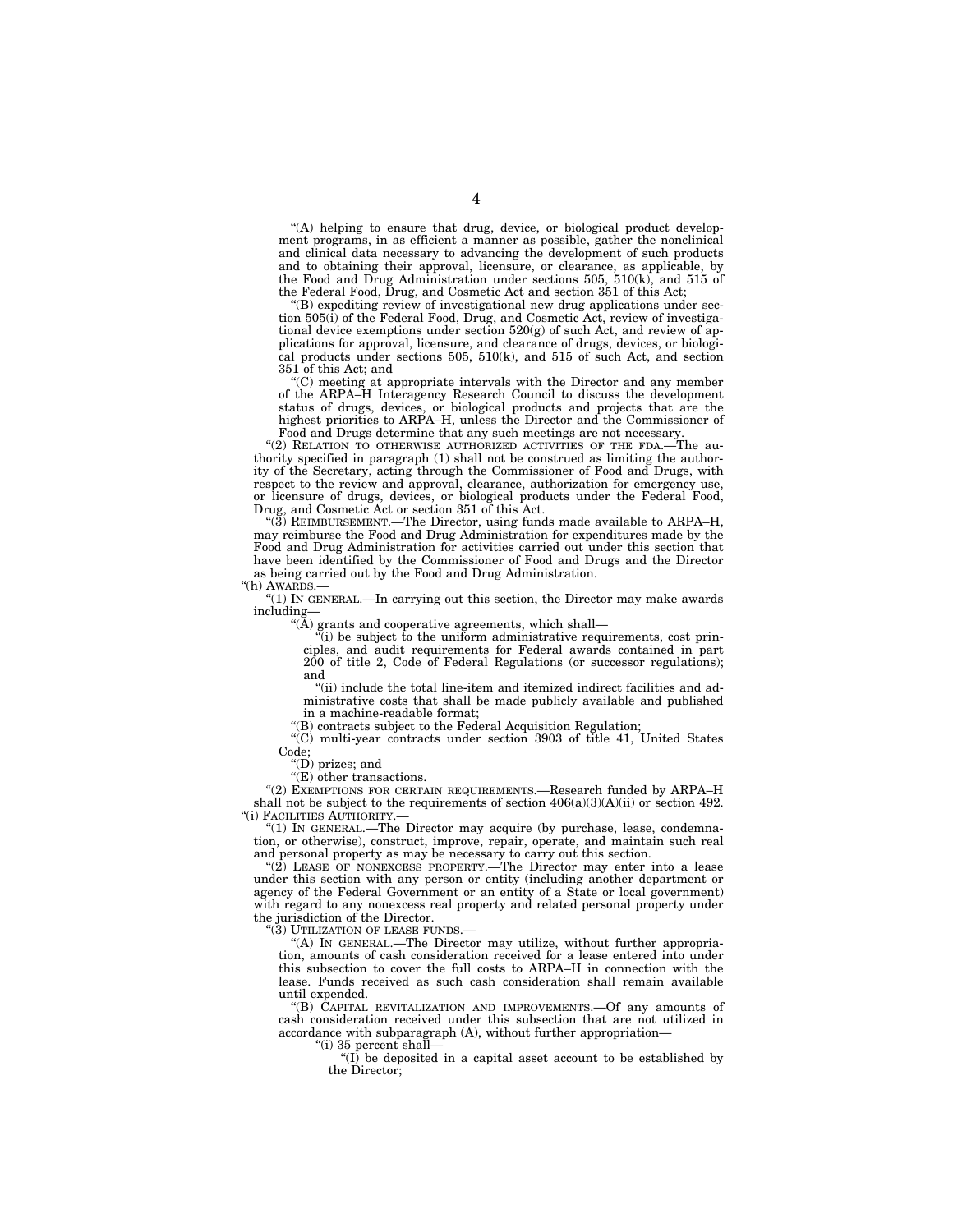''(II) be available for maintenance, capital revitalization, and improvements of the real property assets and related personal property under the jurisdiction of the Director; and

''(III) remain available until expended; and

"(ii) the remaining 65 percent shall be available to the respective center or facility of ARPA–H engaged in the lease of nonexcess real property, and shall remain available until expended for maintenance, capital revitalization, and improvements of the real property assets and related personal property at the respective center or facility subject to the concurrence of the Director.

''(C) NO UTILIZATION FOR DAILY OPERATING COSTS.—Amounts utilized under subparagraph (B) may not be utilized for daily operating costs. "(4) LOCATIONS.-

''(A) IN GENERAL.—ARPA–H, including its headquarters, shall not be located on any part of the existing National Institutes of Health campuses. ''(B) CONSIDERATIONS.—In determining the location of facilities, the Direc-

tor shall make a fair and open consideration of— ''(i) the characteristics of the intended location; and

''(ii) the extent to which such location will facilitate advancement of the goals and methods specified in subsection (b).

''(j) PERSONNEL.—

''(1) IN GENERAL.—The Director may—

''(A) make and rescind appointments of scientific, engineering, medical, and professional personnel, which may include temporary or time-limited appointments as determined by the Director to fulfill the mission of ARPA– H, without regard to any provision in title 5, United States Code, governing appointments and removals under the civil service laws, and fix the base pay compensation of such personnel at a rate to be determined by the Director, up to the amount of annual compensation (excluding expenses) specified in section 102 of title 3, United States Code; and

''(B) contract with private recruiting firms for the hiring of qualified staff referenced in subparagraph (A).

" $(2)$  ADDITIONAL STAFF.—The Director may use, to the same extent and in the same manner as the Secretary, all authorities in existence on the date of the enactment of this section that are provided to the Secretary to hire administrative, financial, contracts, legislative affairs, information technology, ethics, and communications staff, and such other staff as may be identified by the Director as necessary to carry out this section.

''(3) ADDITIONAL CONSIDERATIONS.—In appointing personnel under this subsection, the Director-

 $(A)$  may contract with private entities;

''(B) shall make efforts to recruit and retain a diverse workforce, including individuals underrepresented in science and medicine and racial and ethnic minorities (as long as such efforts comply with applicable Federal civil rights law); and

''(C) shall recruit program managers with expertise in a wide range of relevant disciplines, including life sciences, the physical sciences, engineering, and the computational sciences.

"(4) ADDITIONAL HIRING AUTHORITY.—To the extent needed to carry out the authorities vested by paragraph (1), the Director may utilize hiring authorities under sections 3371 through 3376 of title 5, United States Code, to staff ARPA– H with employees from other Federal agencies, State and local governments, Indian Tribes and Tribal organizations, institutions of higher education, and other organizations, as described in such sections.

<sup>(5)</sup> EXISTING AUTHORITIES.—The authorities granted by this section are

"(A) in addition to existing authorities granted to the Secretary; and

''(B) are not intended to supersede or modify any existing authorities.

''(6) AUTHORITY TO ACCEPT FEDERAL DETAILEES.—The Director may accept officers or employees of the United States or members of the uniformed service on a detail from an element of the Federal Government on a reimbursable or a nonreimbursable basis, as jointly agreed to by the heads of the receiving and detailing elements, for a period not to exceed 3 years.

"(k) PROGRAM MANAGERS.-

''(1) IN GENERAL.—The Director shall appoint program managers for 3-year terms (and may reappoint such program managers for 1 consecutive 3-year term) for the programs carried out by ARPA–H.

''(2) DUTIES.—A program manager shall—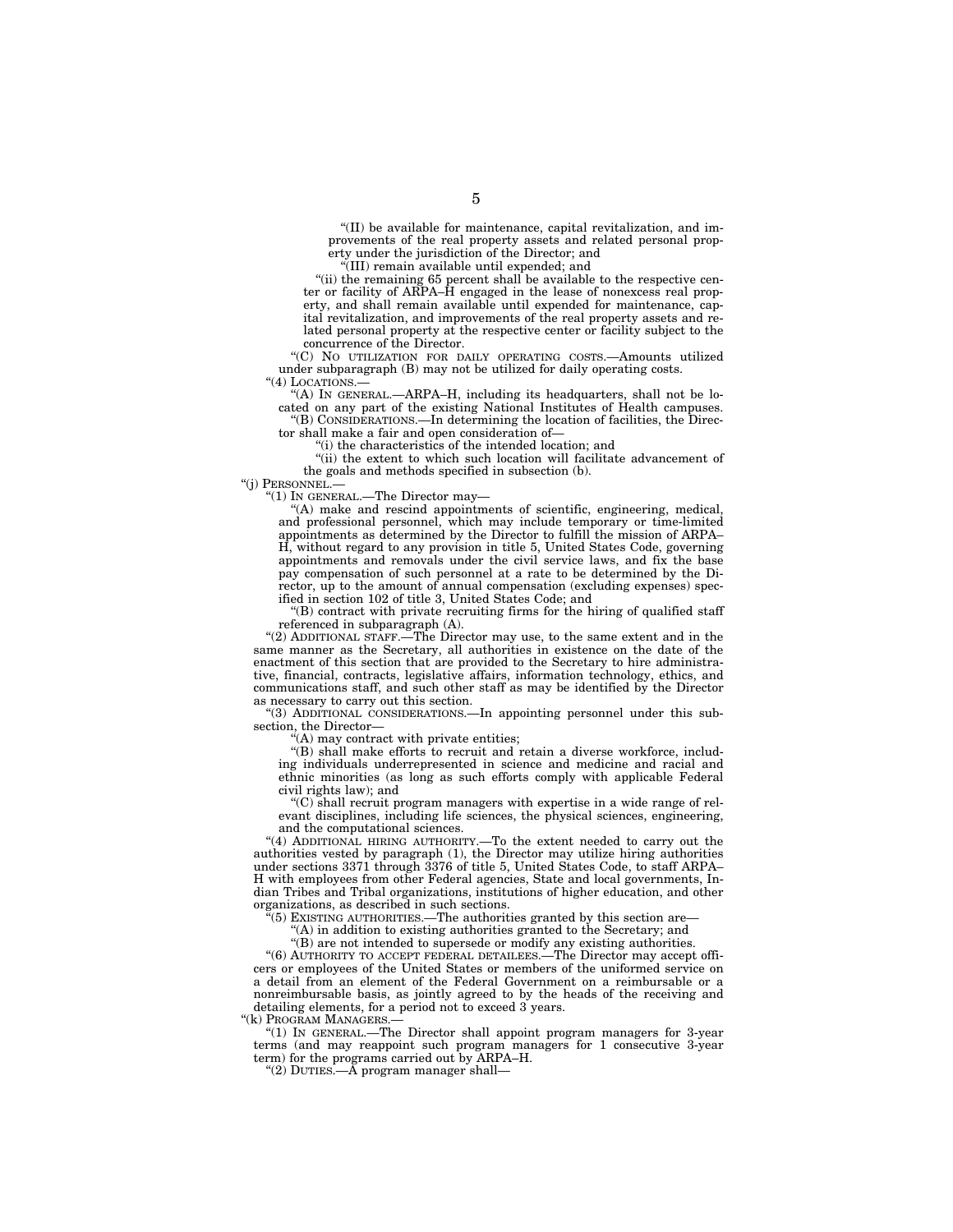"(A) establish, in consultation with the Director or Deputy Director, research and development goals for programs, including timelines and milestones, and make such goals available to the public;

''(B) collaborate with experts from the National Institutes of Health and other Federal agencies and experts in relevant scientific fields to identify research and development gaps and opportunities;

''(C) convene workshops and meetings, as needed, with entities such as patients, patient advocacy groups, practitioners, professional societies, and other stakeholders to solicit input on programs and goals;

''(D) manage applications and proposals, through the appropriate officials for making grants, cooperative agreements, contracts, prizes, and other transaction awards for advanced research that may show particular prom-ise, especially in areas in which the private sector and the Federal Government have not undertaken sufficient research;

''(E) issue funding opportunity announcements, using uniform administra-

tive processes, as appropriate;<br>"(F) select, on the basis of merit, each of the projects to be supported under a program carried out by ARPA–H, and taking into consideration— "(i) the scientific and technical merit of the proposed project;

''(ii) the capabilities of the applicants to successfully carry out the proposed project;

''(iii) the unmet needs or ability to improve health outcomes within patient populations;

"(iv) future commercial applications of the project or the feasibility of partnering with one or more commercial entities;

''(v) the potential for interdisciplinarity of the approach of the project; and

"(vi) such other criteria as established by the Director;

 $(G)$  conduct project reviews within  $18$  months of funding awards to identify milestones and monitor progress of such milestones with respect to each project and prior to disbursement of new funds;

''(H) provide recommendations to the Director with respect to advancing the goals specified in subsection (b);

" $(\tilde{I})$  cultivate opportunities for the commercial application or community use of successful projects, including through the establishment of partnerships between or among awardees;

''(J) identify innovative cost-sharing arrangements for ARPA–H projects; ''(K) provide recommendations to expand, restructure, or terminate research partnerships or projects; and

''(L) ensure that—

''(i) animal studies meet the Federal animal research requirements pursuant of the Public Health Service Policy on Humane Care and Use of Laboratory Animals; and

''(ii) applications apply statistical modeling approaches and appropriately justify animal sample sizes to meet project goals.

''(l) REPORTS AND EVALUATION.—

"(1) ANNUAL REPORT.-

 $(A)$  In GENERAL.—Beginning not later than 1 year after the date of enactment of this section, and each fiscal year thereafter, the Director shall submit a report on the actions undertaken, and results generated, by ARPA–H, including—

''(i) a description of projects supported by ARPA–H in the previous fiscal year and whether such projects are meeting the goals developed by the Director pursuant to subsection  $(c)(4)(C)$ ;

''(ii) a description of projects terminated in the previous fiscal year, and the reason for such termination;

''(iii) a description of programs starting in the next fiscal year, as available;

"(iv) activities conducted in coordination with other Federal agencies; ''(v) an analysis of the extent of coordination conducted pursuant to subsections  $(c)(4)(F)$  and  $(f)$ , including successes and barriers with respect to achieving the goals under subsection (b);

 $(vi)$  a description of the demographic (including racial and gender) diversity if available of direct recipients and performers in funded projects and of the ARPA–H workforce; and

(vii) a disclosure by the reward recipients of whether the principal investigators named on the award participate in foreign talent programs, including the provision of copies of all grants, contracts, or other agreements related to such programs, and other supporting documenta-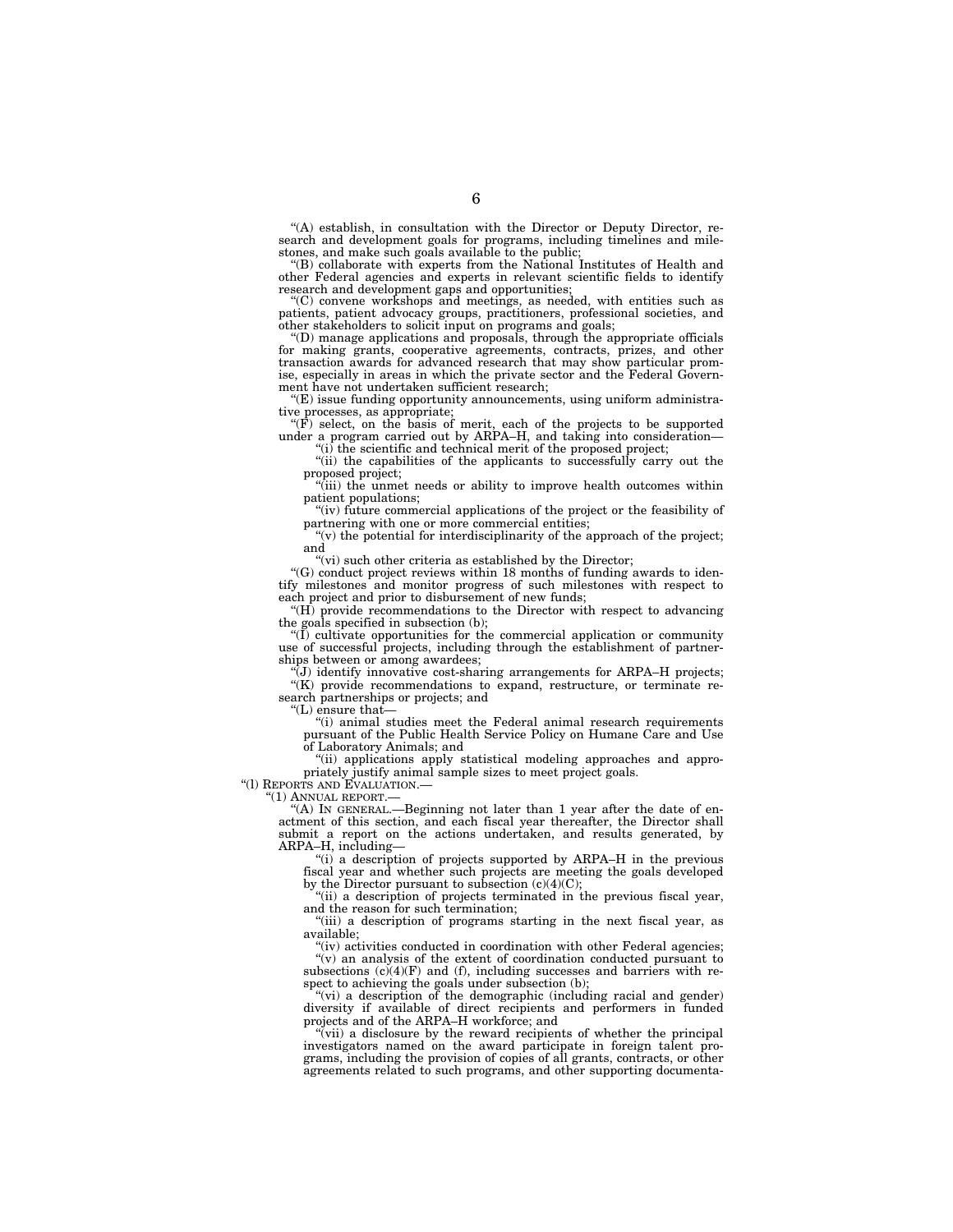tion related to such programs, as a condition of receipt of Federal extramural biomedical research funding awarded.

''(B) SUBMISSION TO CONGRESS.—The report under subparagraph (A) shall be submitted to—

''(i) the Committee on Energy and Commerce and the Committee on Appropriations of the House of Representatives; and ''(ii) the Committee on Health, Education, Labor, and Pensions and

the Committee on Appropriations of the Senate.<br>"(2) EVALUATION.—

'(A) IN GENERAL.—Not later than  $5$  years after the date of the enactment of this section, the Secretary shall enter into an agreement with the National Academies of Sciences, Engineering, and Medicine under which the National Academies agree to study and evaluate whether ARPA–H is meeting the goals specified in subsection (b). ''(B) SUBMISSION OF RESULTS.—The agreement entered into under sub-

paragraph (A) shall require the National Academies of Sciences, Engineering, and Medicine to submit the results of the evaluation conducted under such agreement to the Secretary, the Committee on Energy and Commerce of the House of Representatives, and the Committee on Health, Education,

Labor, and Pensions of the Senate.<br>
"(m) STRATEGIC PLAN.—Not later than 1 year after the date of the enactment of this section, and every 3 years thereafter, the Director shall provide to the relevant committees of Congress a strategic plan describing how ARPA–H will carry out investments each fiscal year in the following 3-year period.

"(n) INDEPENDENT REVIEW.—Not later than 1 year after the date of the enactment of this section, and every 3 years thereafter, the Comptroller General of the United States shall conduct an independent review of the research portfolio of the Department of Health and Human Services, including ARPA–H, the National Institutes of Health, the Food and Drug Administration, and the Biomedical Advanced Research and Development Authority—

"(1) to assess the degree of unnecessary duplication of existing Federal programs and projects; and

"(2) to make recommendations regarding any potential reorganization, consolidation, or termination of such programs and projects.

''(o) PRIORITIZATION.—The Director shall—

''(1) prioritize awarding grants, cooperative agreements, contracts, prizes, and other transaction awards to domestic recipients conducting the research on transformative health technology in the United States;

"(2) as appropriate and practicable, ensure that nondomestic recipients of any grants, cooperative agreements, contracts, prizes, and other transactions under

this section are conducting research in collaboration with a domestic recipient; "(3) not award any grants, cooperative agreements, contracts, prizes, and other transactions to nondomestic recipients subject to malign foreign influence or organized under the laws of a malign foreign country; and

 $(4)$  in accordance with the requirements of chapter 33 of title 41, United States Code, and the Federal Acquisition Regulation, only award grants, cooperative agreements, contracts, prizes, and other transactions to individual persons that do not have more than 3 ongoing concurrent grants, cooperative agreements, contracts, prizes, and other transactions under this section.

"(p) ADDITIONAL CONSULTATION.—In carrying out this section, the Director may consult with—

''(1) the President's Council of Advisors on Science and Technology;

"(2) peers in the scientific community, including academia and industry;

 $'(3)$  an existing advisory committee providing advice to the Secretary or the

head of any operating or staff division of the Department;

''(4) a new interagency research council organized to support the programs of ARPA–H and to provide advice and assistance on—

''(A) specific program tasks; or

''(B) the overall direction of ARPA–H; and

''(5) any other entity the Director may deem appropriate.

''(q) ARPA–H INTERAGENCY RESEARCH COUNCIL.—

" $(1)$  In GENERAL.—The Director shall establish an interagency advisory committee to be known as the ARPA–H Interagency Research Council (referred to in this subsection as the 'Research Council').

''(2) MEMBERSHIP.—The Research Council may include any or all of the following members, or designees:

''(A) The Director of the National Institutes of Health.

"(B) The Director of National Center for Advancing Translational Sciences.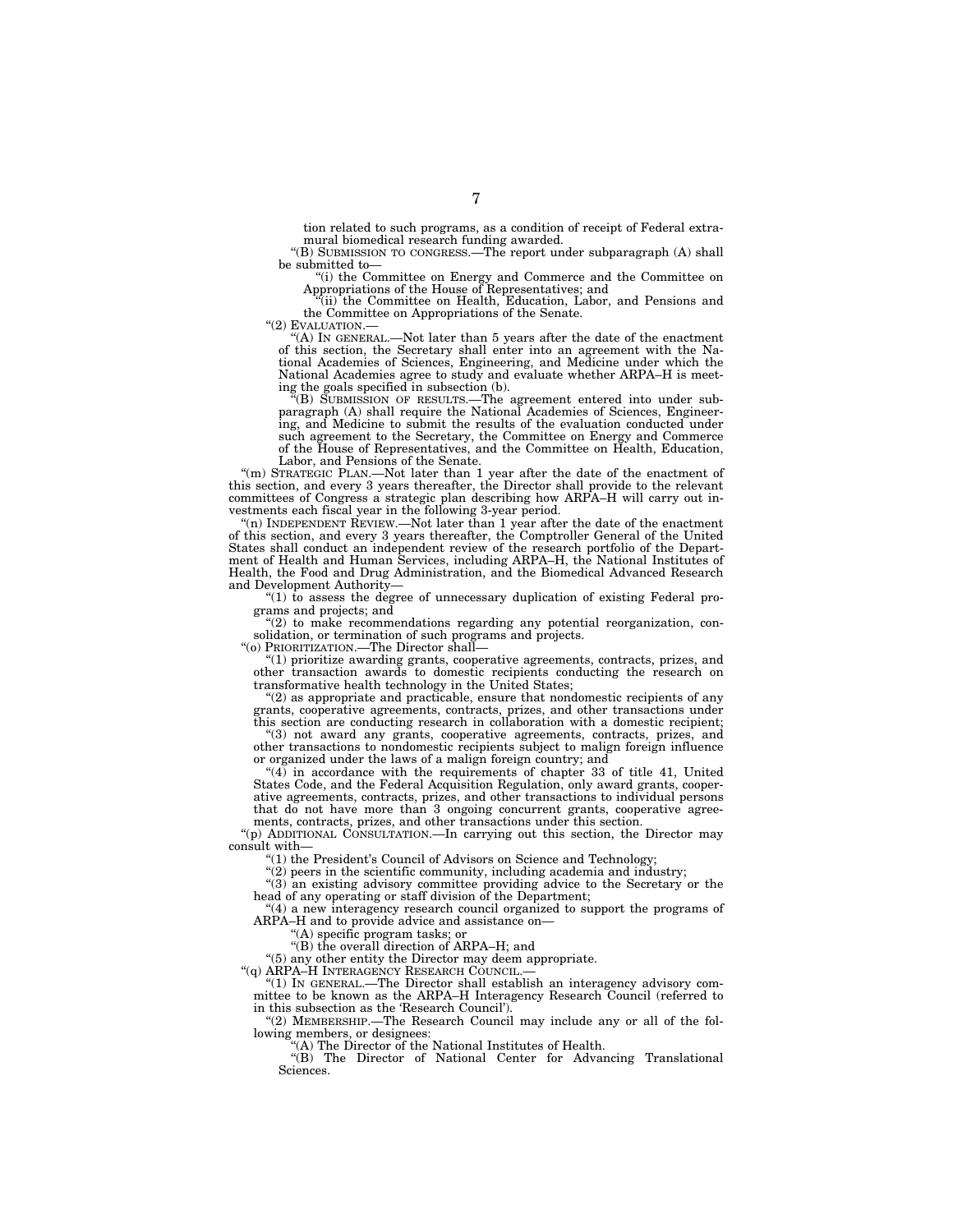''(C) The Director of Office of Science and Technology Policy.

''(D) The Commissioner of Food and Drugs.

"(E) The Director of the Biomedical Advanced Research and Development Authority.

''(F) The Director of the Centers for Disease Control and Prevention.

''(G) The Administrator of the Centers for Medicare & Medicaid Services. "(H) The Director of the Agency for Healthcare Research and Quality.

''(I) The Director of the Office of Minority Health.

''(J) The Administrator of the Health Resources and Services Administration.

"(K) The Director of the Defense Advanced Research Projects Agency.

''(L) The Director of the National Science Foundation.

 $\widetilde{f}(M)$  The Director of the Office of Science of the Department of Energy.

''(N) The Director of the Advanced Research Projects Agency–Energy.

''(O) The Assistant Secretary for Preparedness and Response.

''(P) Representatives of any Federal agency with subject matter expertise that the Director determines is necessary for the successful completion of project carried out pursuant to this section.

 $\mathcal{C}(\tilde{Q})$  Any other entity the Director may deem appropriate.

''(3) DUTIES.—The Research Council shall advise the Director, including by— ''(A) making recommendations on—

(i) research priorities that will provide the greatest return on investment with respect to improving human health;

(ii) avoiding duplication of efforts in the Federal Government; and ''(iii) improving coordination with other Federal agencies; and

''(B) identifying and developing strategies to address regulatory, reimbursement, and market barriers to commercialization or adoption of transformative health technologies, including technologies intended to preempt serious disease.

''(4) ADVISORY NATURE.—The function of the Research Council shall be advisory in nature. Nothing in this subsection shall be construed as granting the Research Council authority over any activities or functions of ARPA–H.

"(5) MEETINGS.—Not later than 1 year after the date of the enactment of this section, and every fiscal year thereafter, the Director shall convene meetings of the Research Council, including conferences or workshops, as needed. The Research Council may function through established or ad hoc committees, task forces, or interagency groups to—

''(A) share information on health innovations funded by ARPA–H; and

''(B) receive input on areas of particular promise for ARPA–H projects.

''(r) TECHNOLOGY TRANSFER OFFICE.—The Director may establish within ARPA– H an Office of Technology Transfer to facilitate, where appropriate, the transfer of federally-owned or federally-originated technology to recipients of an award under this section (other than Federal Government entities).

"(s) FOLLOW-ON PRODUCTION AWARD AUTHORITY.

''(1) IN GENERAL.—An other transaction entered into by the Director under subsection  $(h)(1)$  for a project may provide for the award of a follow-on production contract or transaction to the participants in the transaction by ARPA–H or another Federal agency. For purposes of this paragraph, such an other transaction includes all individual subprojects awarded under the transaction to a consortium of United States industry and academic institutions.

''(2) RELATION TO COMPETITIVE PROCEDURES.—A follow-on production contract or transaction under paragraph (1) may be awarded to the participants in the transaction without the use of competitive procedures (as defined in section 152 of title 41, United States Code), notwithstanding the requirements of division C of subtitle I of such title 41, if—

''(A) competitive procedures were used for the selection of parties for participation in the other transaction; and

 $\angle$ <sup>''</sup>(B) the participants in the other transaction successfully completed the project provided for in the transaction.

''(3) PRECONDITION.—A follow-on production contract or transaction may be awarded pursuant to this subsection when the Director determines that an individual project or subproject as part of a consortium is successfully completed by the participants.

" $(4)$  CLARIFICATION.—Award of a follow-on production contract or transaction pursuant to this subsection shall not be made contingent upon the successful completion of all activities within a consortium as a condition for an award for follow-on production of a successfully completed project or subproject within that consortium.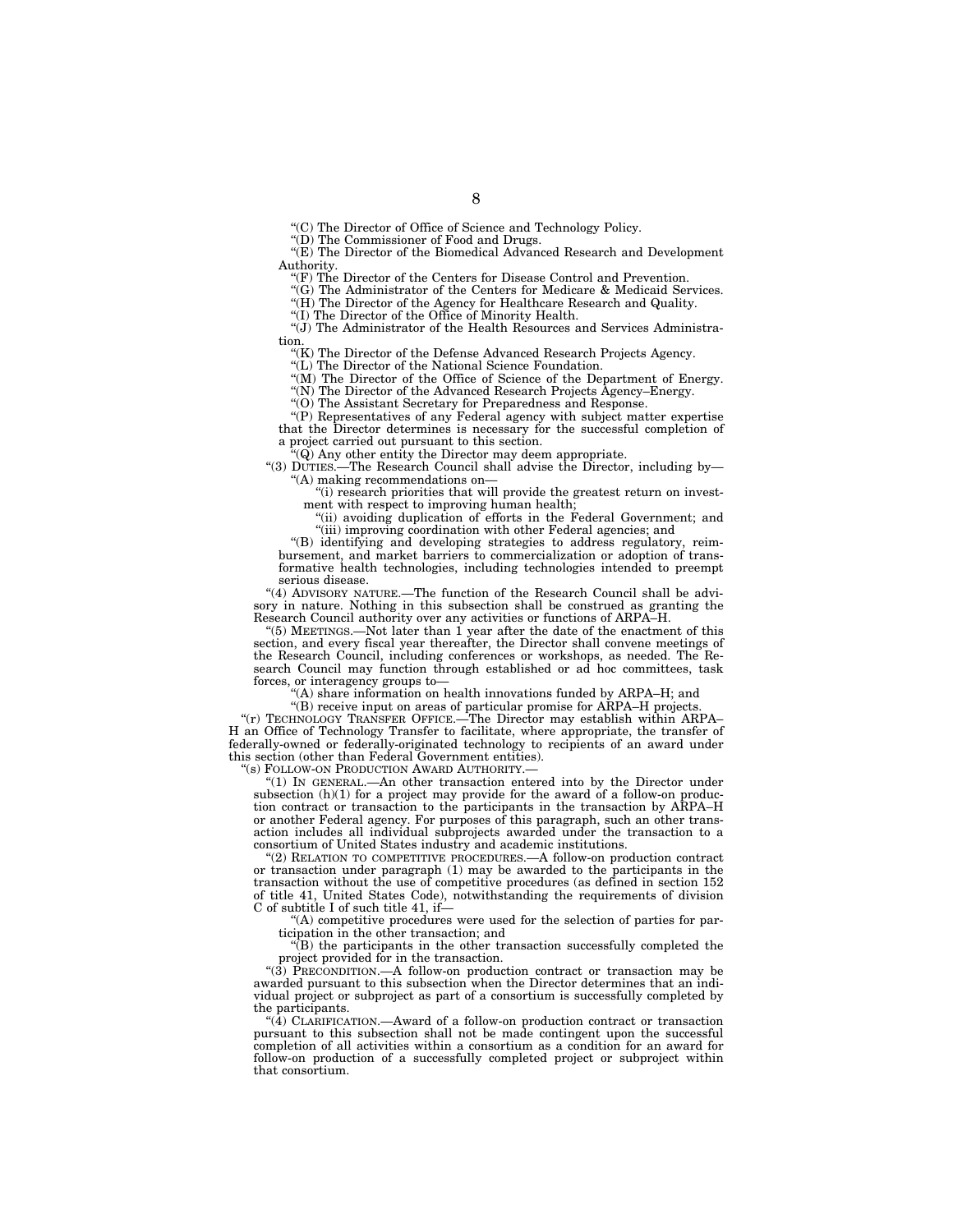''(5) OTHER AUTHORITIES.—Contracts and transactions entered into by ARPA– H pursuant to this subsection may be awarded pursuant to division C of subtitle I of title 41, United States Code, or under such procedures, terms, and conditions as the Director or head of such agency may establish by regulation.

''(t) RULE OF CONSTRUCTION.—The authorities under this section, with respect to the Director, are additional authorities that do not supersede or modify any existing authorities.

''(u) DEFINITIONS.—In this part:

''(1) ADVANCED PROOFS OF CONCEPT.—The term 'advanced proofs of concept' means data, a prototype, or other experimental evidence that—

''(A) may precede the development of transformative health technologies; and

''(B) demonstrates the feasibility of a new concept.

''(2) BIOLOGICAL PRODUCT.—The term 'biological product' has the meaning given such term in section 351(i).

''(3) DEPARTMENT.—The term 'Department' means the Department of Health and Human Services.

"(4) DRUG; DEVICE.—The terms 'drug' and 'device' have the meanings given such terms in section 201 of the Federal Food, Drug, and Cosmetic Act.

''(5) FEDERAL ACQUISITION REGULATION.—The term 'Federal Acquisition Regulation' means the Federal Acquisition Regulation issued pursuant to section 1303(a)(1) of title 41, United States Code.

"(6) FEDERAL AGENCY.—The term 'Federal agency' has the meaning given such term in section 3371 of title 5, United States Code.

''(7) PRIZE.—The term 'prize' means a prize as such term is used in section 24 of the Stevenson-Wydler Technology Innovation Act of 1980.

''(8) TRANSFORMATIVE HEALTH TECHNOLOGY.—The term 'transformative health technology' means a drug, biological product, intervention, platform, tool, or device—

''(A) that should be prioritized to detect, diagnose, mitigate, prevent, cure, or treat a serious disease or medical condition for which there are unmet needs; and

''(B) for which—

''(i) significant scientific uncertainty and regulatory risk exist; or

''(ii) incentives in the commercial market are unlikely to result in the adequate or timely development of such drug, biological product, inter-

vention, platform, tool, or device.<br>"(v) AUTHORIZATION OF APPROPRIATIONS.—There is authorized to be appropriated \$500,000,000 for each of fiscal years 2023 through 2027, to remain available until expended.''.

#### I. PURPOSE AND SUMMARY

H.R. 5585, the ''Advanced Research Project Agency-Health Act'' or the ''ARPA–H Act,'' authorizes the Advanced Research Projects Agency for Health (ARPA–H) within the Department of Health and Human Services (HHS) with the objective of accelerating innovation in health and medicine in order to foster the development of innovative transformative health technologies that are not being developed by existing federal programs or the private sector. The bill establishes a defined mission for the new agency, along with specific goals and methods to address that mission, defines the role and authorities of the director and program managers, creates a research council and reporting mechanisms to determine whether projects are meeting the agency's goals, and authorizes hiring, awards, cooperative agreements, and other transactions, among other authorities. The bill authorizes appropriations of \$500 million for each of the fiscal years 2023 through 2027 to remain available until expended.

#### II. BACKGROUND AND NEED FOR LEGISLATION

The American biomedical research enterprise is supported by the world's leading academic institutions, scientists, and commercial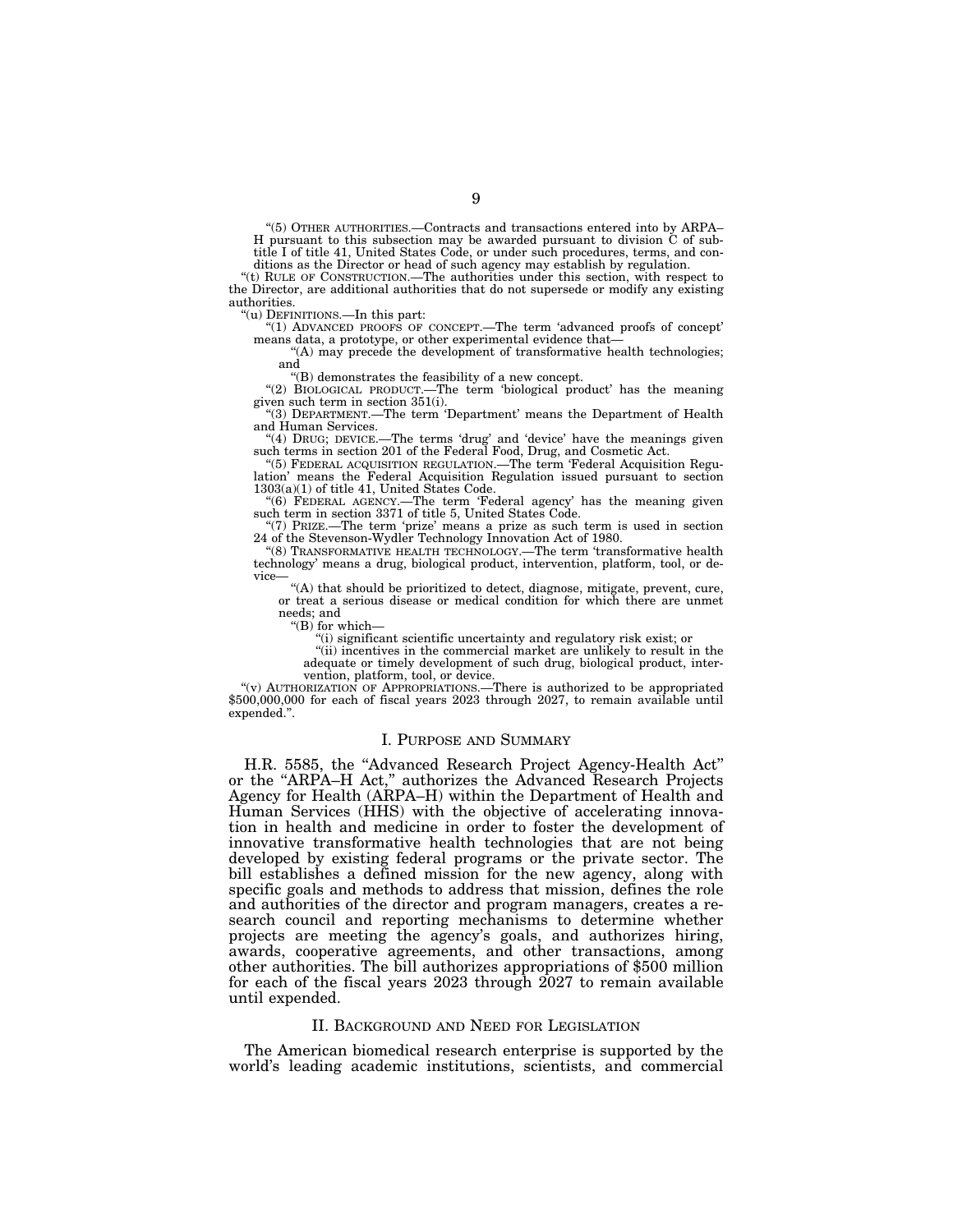industries.1 The development of vaccines through the joint publicprivate partnerships orchestrated by Operation Warp Speed to respond to the coronavirus disease of 2019 (COVID–19) pandemic is an example of America's biomedical research leadership. Prior to Operation Warp Speed, the fastest timeline for the development of any vaccine from viral sampling to approval was four years.2 Developing multiple vaccines within one year to effectively prevent serious illness and death from COVID–19 infection was unprecedented.3 This outcome was made possible by significant federal investment and extensive collaboration with the private sector.4 For example, years of fundamental research on related coronaviruses that caused severe acute respiratory syndrome and Middle East respiratory syndrome, funded by the National Institutes of Health (NIH) and biotechnology companies, played a major role in the development of COVID–19 vaccines.5 6

However, barriers and gaps exist within the public and private biomedical research ecosystem, which can lead to the stalling or failure of innovative projects.<sup>7</sup> The priorities of the academic and commercial sectors may result in ideas not being pursued that are considered too high-risk, have a significant cost, or where the potential commercial market would not support the cost, among other reasons.8 H.R. 5585 seeks to address this gap by establishing a new entity, ARPA–H, that will accelerate biomedical innovation in health and medicine by supporting high-risk, high-reward research projects. Projects taken on by ARPA–H will be subject to time-limited goals, benchmarks, and accountability initiatives.

ARPA–H is inspired by and builds on the model of the Defense Advanced Research Projects Agency (DARPA).9 DARPA was launched in 1958 with the goal of making pivotal investments in breakthrough technologies for national security.<sup>10</sup> Some of DARPA's important achievements include the development of the internet, stealth aircraft, miniaturized Global Positioning System technologies, flat-screen displays, and more.11 There are key features of DARPA that have facilitated its success and that are included in the design of ARPA–H, including its flexible hiring and contracting authorities, streamlined and efficient leadership organization, milestone-based review, and focused mission.12

5 *Id.* 

9, 2021) (doi.org/10.1126/science.abj8547). 8 *Id.* 

<sup>9</sup> Congressional Research Service, Advanced Research Agency for Health (ARPA–H): Potential Questions for Consideration (Sept. 23, 2021). (www.crs.gov/Reports /R46901?source=search&guid 1006es36775a9 c4ed8a9239b678b 393e6

<sup>1</sup>White House Office of Science and Technology Policy, *Advanced Research Project Agency for Health (ARPA–H): Concept Paper* (June 2021) www.whitehouse.gov/wpcontent/uploads/2021/06/ ARPA–H-Concept-Paper.pdf). 2 *Id.* 

<sup>3</sup>Philip Ball, *The Lightning-Fast Quest for COVID Vaccines—and What It Means for Other Diseases*, Nature (Dec. 18, 2020) (doi.org/10.1038/d41586-020-03626-1). 4 *Id.* 

<sup>6</sup> Amber Dance, *Coronavirus Vaccines Get a Biotech Boost*, Nature (July 21, 2020) (doi.org/ 10.1038/d41586-020-02154-2). 7Francis S. Collins et al., *ARPA–H: Accelerating Biomedical Breakthroughs*, Science, 373 (July

darpa) (accessed Jan. 30, 2022). 11Defense Advanced Research Projects Agency, *Innovation at DARPA* (July 2016)

<sup>(</sup>www.darpa.mil/ attachments/ DARPA\_Innovation\_2016.pdf). 12Defense Advanced Research Projects Agency, *Contracting Managing* (www.darpa.mil/work-with-us/contract-management) (accessed Jan. 30, 2022).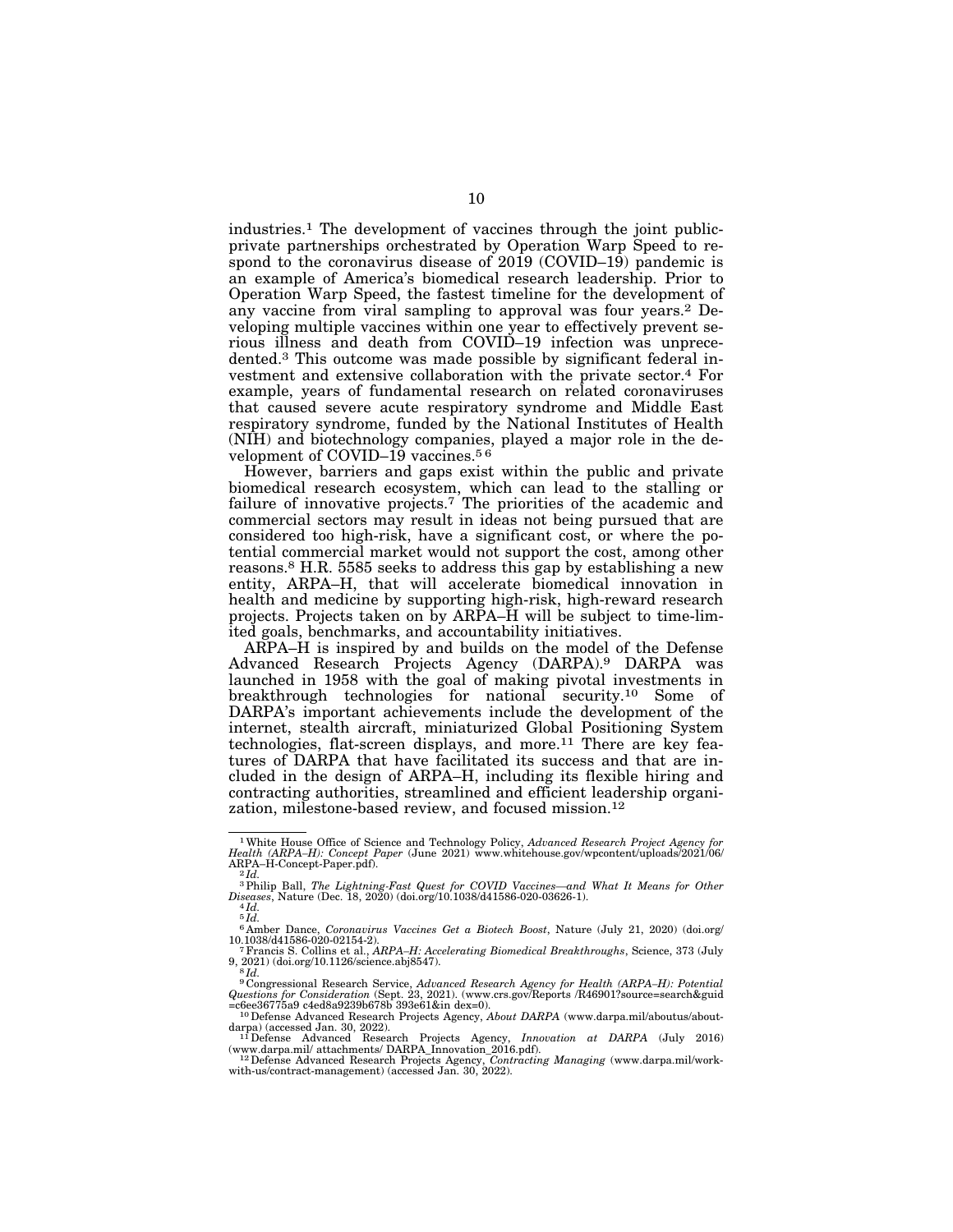#### III. COMMITTEE HEARINGS

For the purposes of section 3(c) of rule XIII of the Rules of the House of Representatives, the following hearing was used to develop or consider H.R. 5585:

The Subcommittee on Health held a hearing on February 8, 2022. The hearing was entitled, "ARPA–H: The Next Frontier of Biomedical Research.'' The Subcommittee received testimony from the following witnesses:

• Keith R. Yamamoto, Vice Chancellor for Science Policy and Strategy, University of California San Francisco;

• Esther Krofah, Executive Director, FasterCures and Center for Public Health at the Milken Institute;

• Geoffrey Shiu Fei Ling, CEO, On Demand Pharmaceuticals, and Professor of Neurology, Johns Hopkins Medicine;

• Admiral Brett P. Giroir, Former Assistant Secretary for Health, U.S. Department of Health and Human Services; and

• Brian James Miller, Professor of Medicine John Hopkins Medicine.

#### IV. COMMITTEE CONSIDERATION

H.R. 5585, the ''Advanced Research Project Agency-Health Act'' or the "ARPA–H Act," was introduced on October 15, 2021, by Representative Anna Eshoo (D–CA) and was referred to the Committee on Energy and Commerce. Subsequently, on October 18, 2021, the bill was referred to the Subcommittee on Health.

On May 11, 2022, the Subcommittee on Health met in open markup session, pursuant to notice, to consider H.R. 5585 and five other bills. During consideration of the bill, no amendments were offered. Upon conclusion of consideration of the bill, the Subcommittee on Health agreed to report the bill favorably to the full Committee, without amendment, by a voice vote.

On May 18, 2022, the full Committee met in open markup session, pursuant to notice, to consider H.R. 5585 and five other bills. An amendment in the nature of a substitute (AINS), offered by Representative Eshoo, was agreed to by a voice vote. Upon conclusion of consideration of the bill, the full Committee agreed to a motion on final passage offered by Representative Pallone, Chairman of the Committee, to order H.R. 5585 reported favorably to the House, amended, by a roll call vote of 53 yeas to 3 nays.

### V. COMMITTEE VOTES

Clause 3(b) of rule XIII of the Rules of the House of Representatives requires the Committee to list each record vote on the motion to report legislation and amendments thereto. The Committee advises that there was one record vote taken on H.R. 5585, including a motion by Mr. Pallone ordering H.R. 5585 favorably reported to the House, amended. The motion on final passage of the bill was approved by a record vote of 53 yeas to 3 nays. The following are the record votes taken during Committee consideration, including the names of those members voting for and against: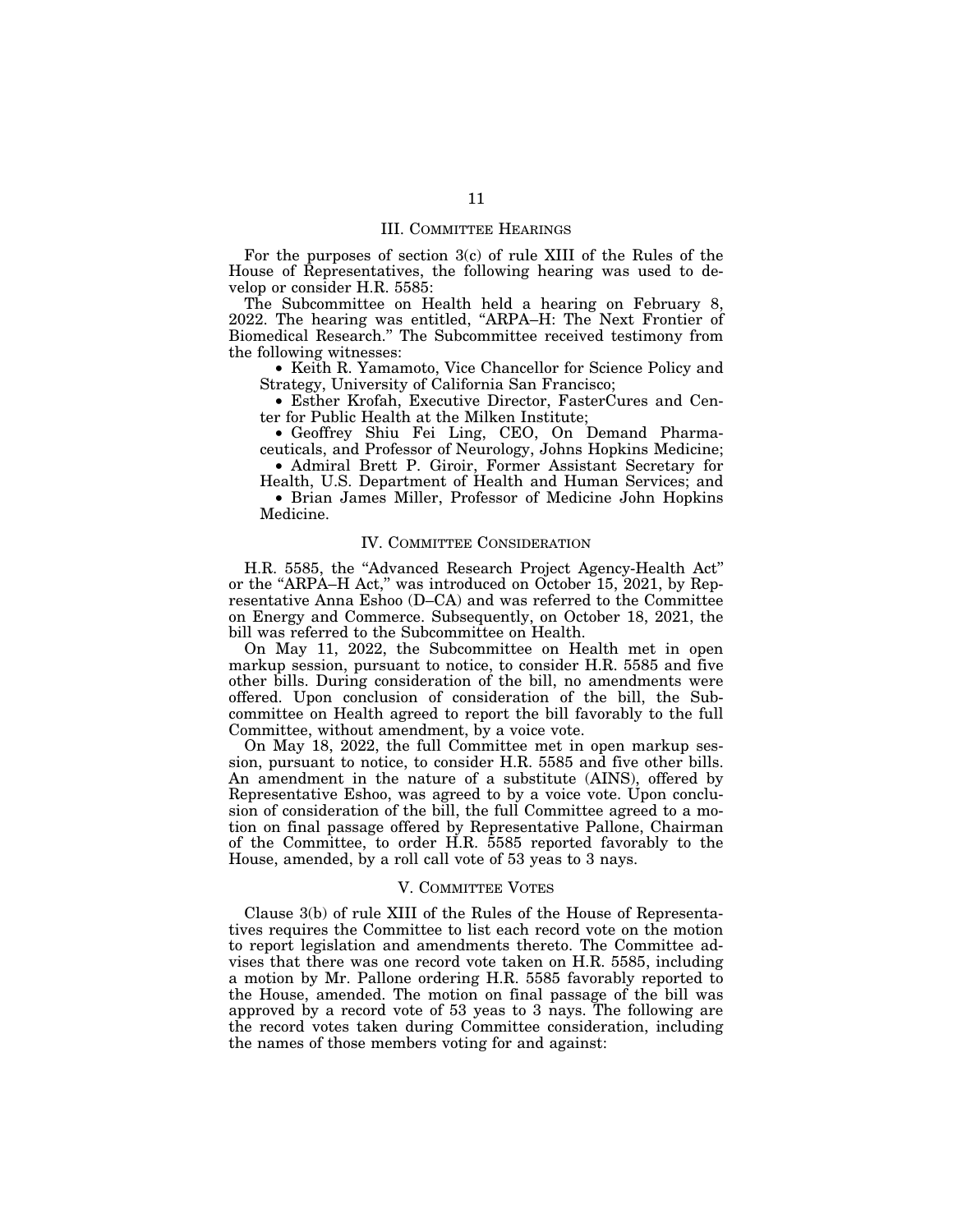# $\begin{array}{ll} \mbox{Commuttee on Energy and Commerce} \\ \mbox{117}^{\mbox{th}}~\mbox{Congress} \end{array}$

**Full Committee**<br>(*ratio: 32-26*)<br>ROLL CALL VOTE #127

Bill:

Disposition:

# $\mathbf{H.R.}$  5585, the "Advanced Research Project Agency-Health Act" or "ARPA-H Act"

Final Passage Vote:

AGREED TO by a roll call vote of 53 yeas to 3 nays

| <b>REPRESENTATIVE</b> | <b>YEAS</b>             | <b>NAYS</b> | <b>PRESENT</b> | <b>REPRESENTATIVE</b> | <b>YEAS</b>             | <b>NAYS</b>  | <b>PRESENT</b> |
|-----------------------|-------------------------|-------------|----------------|-----------------------|-------------------------|--------------|----------------|
| Mr. Pallone           | X                       |             |                | Mrs. Rodgers          | X                       |              |                |
| Mr. Rush              | X                       |             |                | Mr. Upton             | X                       |              |                |
| Ms. Eshoo             | $\bf{X}$                |             |                | Mr. Burgess           | $\bar{\mathbf{x}}$      |              |                |
| Ms. DeGette           | X                       |             |                | Mr. Scalise           |                         |              |                |
| Mr. Doyle             | X                       |             |                | Mr. Latta             | X                       |              |                |
| Ms. Schakowsky        | X                       |             |                | Mr. Guthrie           | $\overline{\textbf{X}}$ |              |                |
| Mr. Butterfield       | X                       |             |                | Mr. McKinley          | $\overline{\mathbf{X}}$ |              |                |
| Ms. Matsui            | X                       |             |                | Mr. Kinzinger         |                         |              |                |
| Ms. Castor            | X                       |             |                | Mr. Griffith          | Х                       |              |                |
| Mr. Sarbanes          | X                       |             |                | Mr. Bilirakis         | $\bar{X}$               |              |                |
| Mr. McNerney          | X                       |             |                | Mr. Johnson           | X                       |              |                |
| Mr. Welch             | $\bar{\mathbf{x}}$      |             |                | Mr. Long              |                         | X            |                |
| Mr. Tonko             | X                       |             |                | Mr. Bucshon           | X                       |              |                |
| Ms. Clarke            | X                       |             |                | Mr. Mullin            | $\overline{\mathbf{x}}$ |              |                |
| Mr. Schrader          | $\bar{X}$               |             |                | Mr. Hudson            | $\bar{\mathbf{x}}$      |              |                |
| Mr. Cárdenas          | X                       |             |                | Mr. Walberg           | X                       |              |                |
| Mr. Ruiz              | $\bar{\mathbf{x}}$      |             |                | Mr. Carter            | $\bar{X}$               |              |                |
| Mr. Peters            | X                       |             |                | Mr. Duncan            |                         |              |                |
| Mrs. Dingell          | X                       |             |                | Mr. Palmer            | X                       |              |                |
| Mr. Veasey            | X                       |             |                | Mr. Dunn              | X                       |              |                |
| Ms. Kuster            | $\overline{\mathbf{x}}$ |             |                | Mr. Curtis            |                         | X            |                |
| Ms. Kelly             | $\overline{\mathrm{x}}$ |             |                | Ms. Lesko             |                         | $\mathbf{x}$ |                |
| Ms. Barragán          | $\bf{X}$                |             |                | Mr. Pence             | X                       |              |                |
| Mr. McEachin          | X                       |             |                | Mr. Crenshaw          | X                       |              |                |
| Ms. Blunt Rochester   | X                       |             |                | Mr. Joyce             | X                       |              |                |
| Mr. Soto              | X                       |             |                | Mr. Armstrong         | $\bf{X}$                |              |                |
| Mr. O'Halleran        | $\bar{\mathbf{x}}$      |             |                |                       |                         |              |                |
| Ms. Rice              | X                       |             |                |                       |                         |              |                |
| Ms. Craig             | X                       |             |                |                       |                         |              |                |
| Ms. Schrier           | X                       |             |                |                       |                         |              |                |
| Ms. Trahan            | X                       |             |                |                       |                         |              |                |
| Ms. Fletcher          | $\overline{\mathrm{x}}$ |             |                |                       |                         |              |                |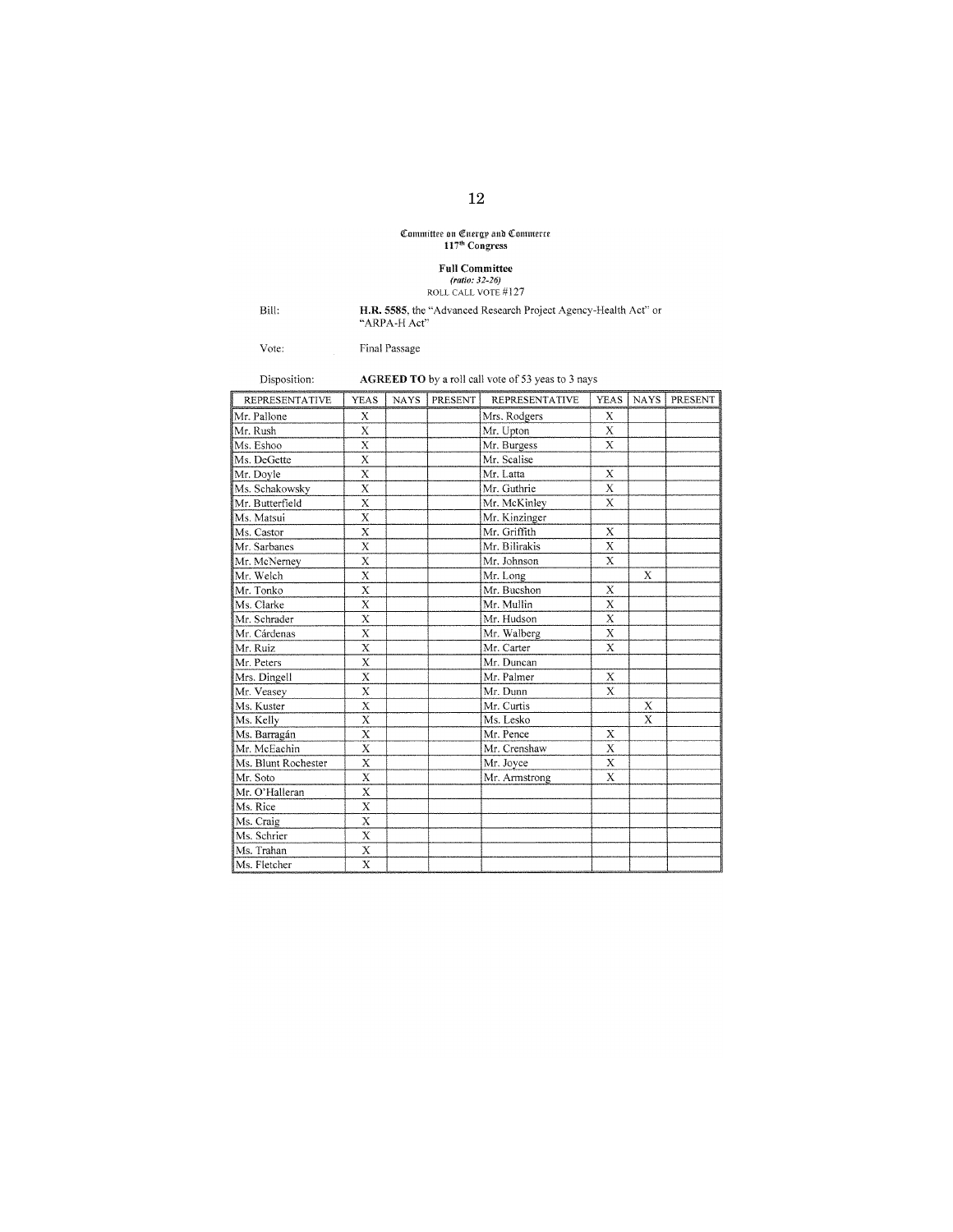#### VI. OVERSIGHT FINDINGS

Pursuant to clause  $3(c)(1)$  of rule XIII and clause  $2(b)(1)$  of rule X of the Rules of the House of Representatives, the oversight findings and recommendations of the Committee are reflected in the descriptive portion of the report.

#### VII. NEW BUDGET AUTHORITY, ENTITLEMENT AUTHORITY, AND TAX **EXPENDITURES**

Pursuant to  $3(c)(2)$  of rule XIII of the Rules of the House of Representatives, the Committee adopts as its own the estimate of new budget authority, entitlement authority, or tax expenditures or revenues contained in the cost estimate prepared by the Director of the Congressional Budget Office pursuant to section 402 of the Congressional Budget Act of 1974.

The Committee has requested but not received from the Director of the Congressional Budget Office a statement as to whether this bill contains any new budget authority, spending authority, credit authority, or an increase or decrease in revenues or tax expenditures.

#### VIII. FEDERAL MANDATES STATEMENT

The Committee adopts as its own the estimate of Federal mandates prepared by the Director of the Congressional Budget Office pursuant to section 423 of the Unfunded Mandates Reform Act.

#### IX. STATEMENT OF GENERAL PERFORMANCE GOALS AND OBJECTIVES

Pursuant to clause  $3(c)(4)$  of rule XIII, the general performance goal or objective of this legislation is to authorize ARPA–H within HHS to accelerate innovation in health and medicine by investing in high-risk, high-reward research projects. The bill authorizes appropriations of \$500 million for each of the fiscal years 2023 through 2027 to remain available until expended.

#### X. DUPLICATION OF FEDERAL PROGRAMS

Pursuant to clause 3(c)(5) of rule XIII, no provision of H.R. 5585 is known to be duplicative of another Federal program, including any program that was included in a report to Congress pursuant to section 21 of Public Law 111–139 or the most recent Catalog of Federal Domestic Assistance.

#### XI. COMMITTEE COST ESTIMATE

Pursuant to clause  $3(d)(1)$  of rule XIII, the Committee adopts as its own the cost estimate prepared by the Director of the Congressional Budget Office pursuant to section 402 of the Congressional Budget Act of 1974.

### XII. EARMARKS, LIMITED TAX BENEFITS, AND LIMITED TARIFF **BENEFITS**

Pursuant to clause  $9(e)$ ,  $9(f)$ , and  $9(g)$  of rule XXI, the Committee finds that H.R. 5585 contains no earmarks, limited tax benefits, or limited tariff benefits.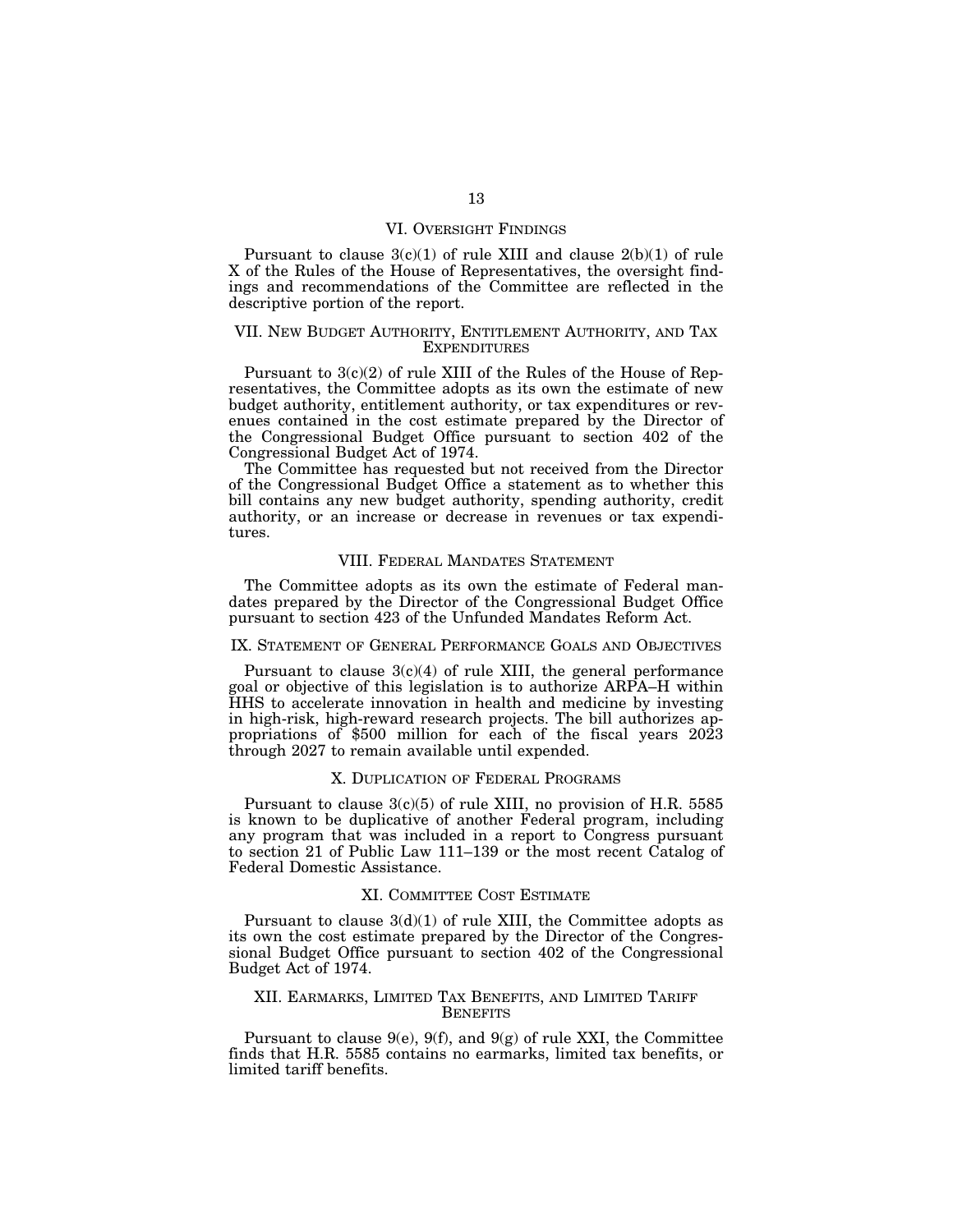#### XIII. ADVISORY COMMITTEE STATEMENT

No advisory committee within the meaning of section 5(b) of the Federal Advisory Committee Act was created by this legislation.

#### XIV. APPLICABILITY TO LEGISLATIVE BRANCH

The Committee finds that the legislation does not relate to the terms and conditions of employment or access to public services or accommodations within the meaning of section  $10\overline{2(b)}(3)$  of the Congressional Accountability Act.

#### XV. SECTION-BY-SECTION ANALYSIS OF THE LEGISLATION

#### *Section. 1. Short title*

Section 1 designates that the short title may be cited as the "Advanced Research Projects Agency–Health Act'' or the ''ARPA–H Act.''

#### *Sec. 2. Advanced Research Projects Agency–Health*

Section 2 amends Title IV of the Public Health Service Act to establish ARPA–H as an independent operating division within HHS. This section establishes the goals of ARPA–H to foster the development of new, breakthrough capabilities, technologies, systems, and platforms to accelerate innovations in health and medicine that are not being met by existing federal programs or private entities to ensure the United States maintains global leadership in science and the highest quality of life and health for its citizens. This section also includes the methods by which ARPA–H shall achieve these goals, including identifying, translating, accelerating, prioritizing, and delivering transformative health technologies. This section also specifies that investments will be prioritized based on scientific opportunity, the effect on disease burden, including unmet patient need, and the ability to reduce the cost of care through innovation.

This section creates the position of a presidentially-appointed, Senate-confirmed Director who shall report to the Secretary of HHS and perform the duties of approving, setting, developing, and advancing the goals and priorities of the Agency; coordinate with NIH and other federal agencies, private entities, academia, nonprofit organizations, and international organizations to solicit data, build on scientific research, and ensure that efforts supplement (and do not supplant) those of other federal agencies; and appoint a deputy director.

Under this section, the Director is authorized to submit autonomous agency recommendations and testimony to Congress, protect certain ARPA–H information from disclosure, share information with the Centers for Medicare and Medicaid Services, expedite breakthroughs through cooperation with the Food and Drug Administration, lease facilities and determine the location of ARPA– H's headquarters, hire personnel, and appoint program managers. This section instructs the Director to prioritize awarding ARPA–H funding to domestic recipients conducting research in the United States. As appropriated and practicable, this section also specifies that the Director shall ensure that nondomestic recipients conduct research in collaboration with a domestic recipient and shall not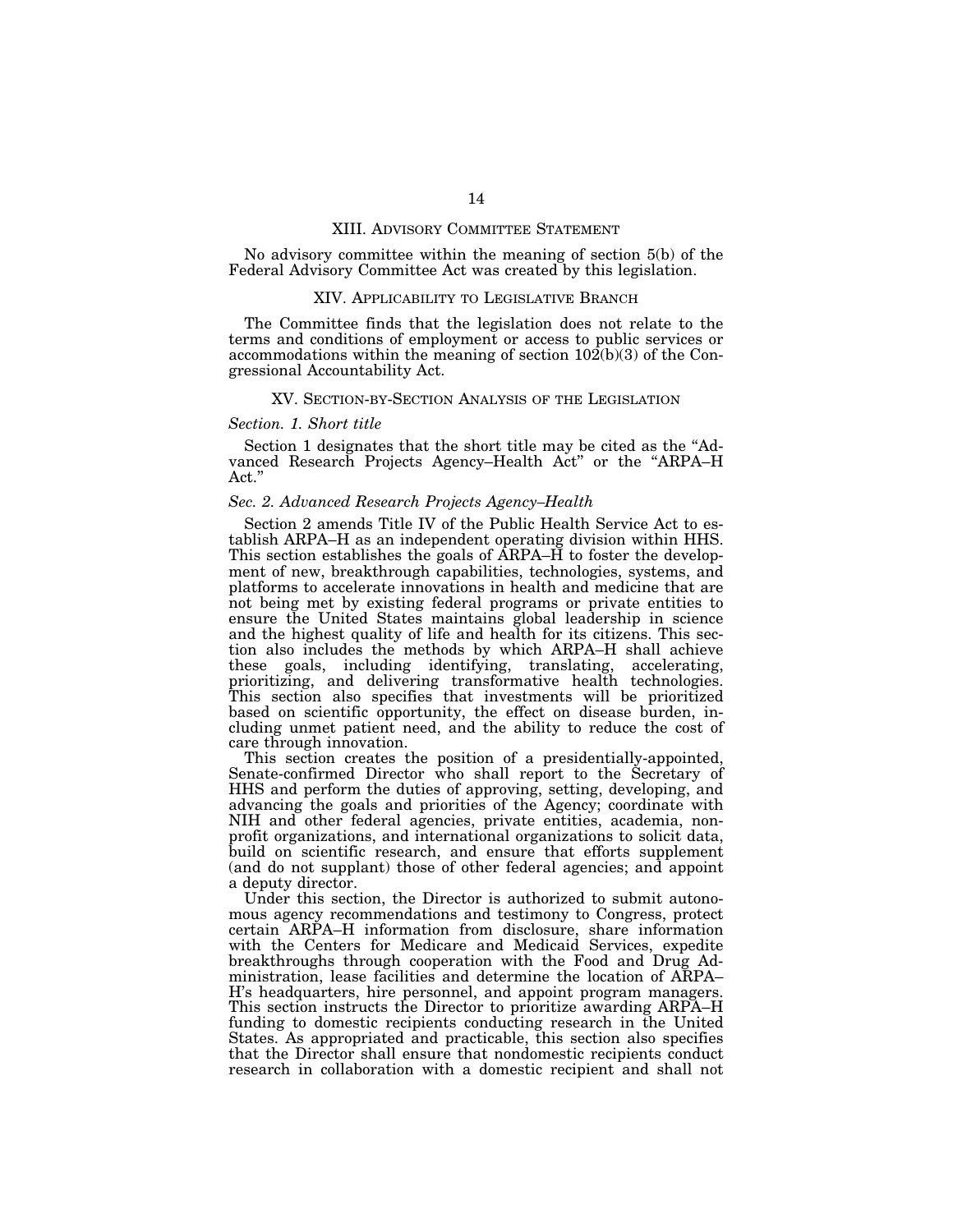award any funding to nondomestic recipients subject to malign foreign influence or organized under the laws of a malign foreign country.

This section requires the Director to submit reports on the actions, results, and forthcoming strategic plans of ARPA–H to the Congressional Committees in the House and Senate with appropriate jurisdiction. It also permits the Director to seek advice from outside entities and to establish the ARPA–H Interagency Research Council. Under this section, the Director may establish an Office of Technology Transfer with ARPA–H to facilitate the transfer of federally owned or originated technology to recipients of ARPA–H funding.

Under this section, the Comptroller General is required to conduct an independent review of the research portfolio of HHS, including ARPA–H, to assess the degree of unnecessary duplication and to make recommendations regarding potential reorganization,

coordination, or termination of such programs. This section authorizes appropriations of \$500 million for each of the fiscal years 2023 through 2027 to remain available until expended.

#### XVI. CHANGES IN EXISTING LAW MADE BY THE BILL, AS REPORTED

In compliance with clause 3(e) of rule XIII of the Rules of the House of Representatives, changes in existing law made by the bill, as reported, are shown as follows (new matter is printed in italics and existing law in which no change is proposed is shown in roman):

#### **PUBLIC HEALTH SERVICE ACT**

\* \* \* \* \* \* \*

# TITLE IV—NATIONAL RESEARCH INSTITUTES

\* \* \* \* \* \* \*

# *PART J—ADVANCED RESEARCH PROJECTS AGENCY–HEALTH*

## *SEC. 499A. ADVANCED RESEARCH PROJECTS AGENCY–HEALTH.*

*(a) ESTABLISHMENT.—There is established, as an independent operating division within the Department of Health and Human Services, the Advanced Research Projects Agency–Health (in this part referred to as ''ARPA–H''). Not later than 180 days after the date of enactment of this part, the Secretary shall transfer all functions, personnel, missions, activities, authorities, and funds of the Advanced Research Projects Agency for Health within the National Institutes of Health, as in existence on the date of enactment of this part, to ARPA–H established by the preceding sentence.* 

*(b) GOALS AND METHODS.— (1) GOALS.—The goals of ARPA–H shall be to—* 

*(A) foster the development of new, breakthrough capabilities, technologies, systems, and platforms to accelerate innovations in health and medicine that are not being met by Federal programs or private entities;*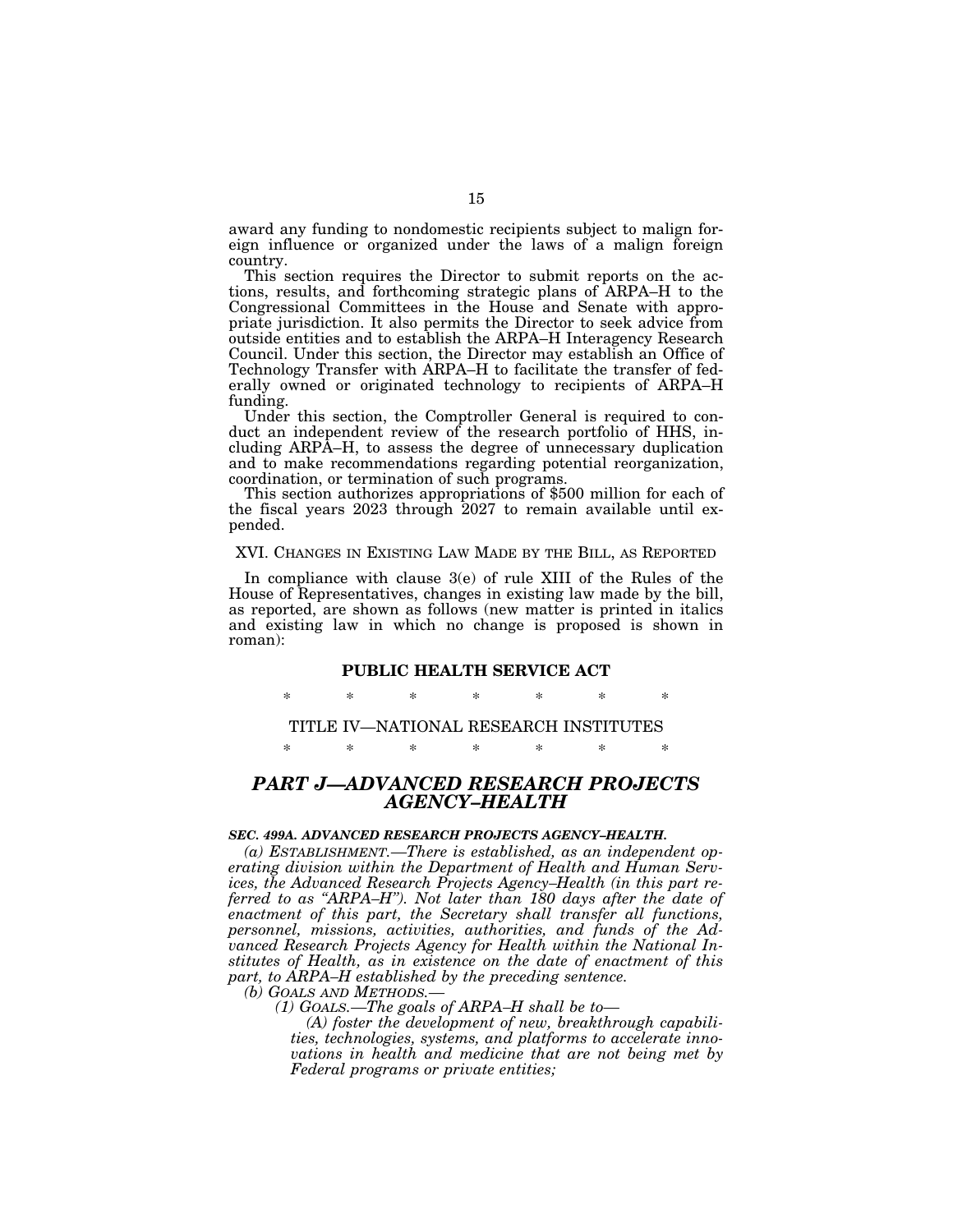*(B) revolutionize detection, diagnosis, mitigation, prevention, treatment, and curing of serious diseases and medical conditions through the development of transformative health technologies;* 

*(C) promote high-risk, high-reward innovation for the development and translation of transformative health technologies; and* 

*(D) contribute to ensuring the United States maintains—* 

*(i) global leadership in science and innovation; (ii) the highest quality of life and health for its citizens; and* 

*(iii) an aggressive agenda for innovations to address global health threats that place United States citizens at risk.* 

*(2) METHODS.—ARPA–H shall achieve the goals specified in paragraph (1) by—* 

*(A) discovering, identifying, and promoting revolutionary advances in health sciences;* 

*(B) translating scientific discoveries into transformative health technologies;* 

*(C) providing resources and support to create platform capabilities that draw on multiple disciplines;* 

*(D) using researchers in a wide range of disciplines, including the life sciences, the physical sciences, engineering, and the computational sciences;* 

*(E) delivering advanced proofs of concept that demonstrate potentially clinically meaningful advances;* 

*(F) developing new capabilities, advanced computational tools, predictive models, or analytical techniques to identify potential targets and technological strategies for early disease detection and intervention;* 

*(G) accelerating transformational technological advances in areas with limited technical certainty; and* 

*(H) prioritizing investments based on such considerations as—* 

*(i) scientific opportunity and uniqueness of fit to the strategies and operating practices of ARPA–H;* 

*(ii) the effect on disease burden, including unmet patient need, quality and disparity gaps, and the potential to preempt progression of serious disease; and* 

*(iii) the effect on the fiscal liability of the Federal Government with respect to health care and the ability to reduce the cost of care through innovation.* 

*(c) DIRECTOR.—* 

*(1) IN GENERAL.—The President shall appoint with the advice and consent of the Senate, a director of ARPA–H (in this part referred to as the ''Director'').* 

*(2) QUALIFICATIONS.—The Director shall be an individual who, by reason of professional background and experience, is especially qualified to manage—* 

*(A) research and advanced development programs; and* 

*(B) large-scale, high-risk initiatives with respect to health research and technology development across multiple sectors, including generating transformative health technologies and improving health outcomes for patients.*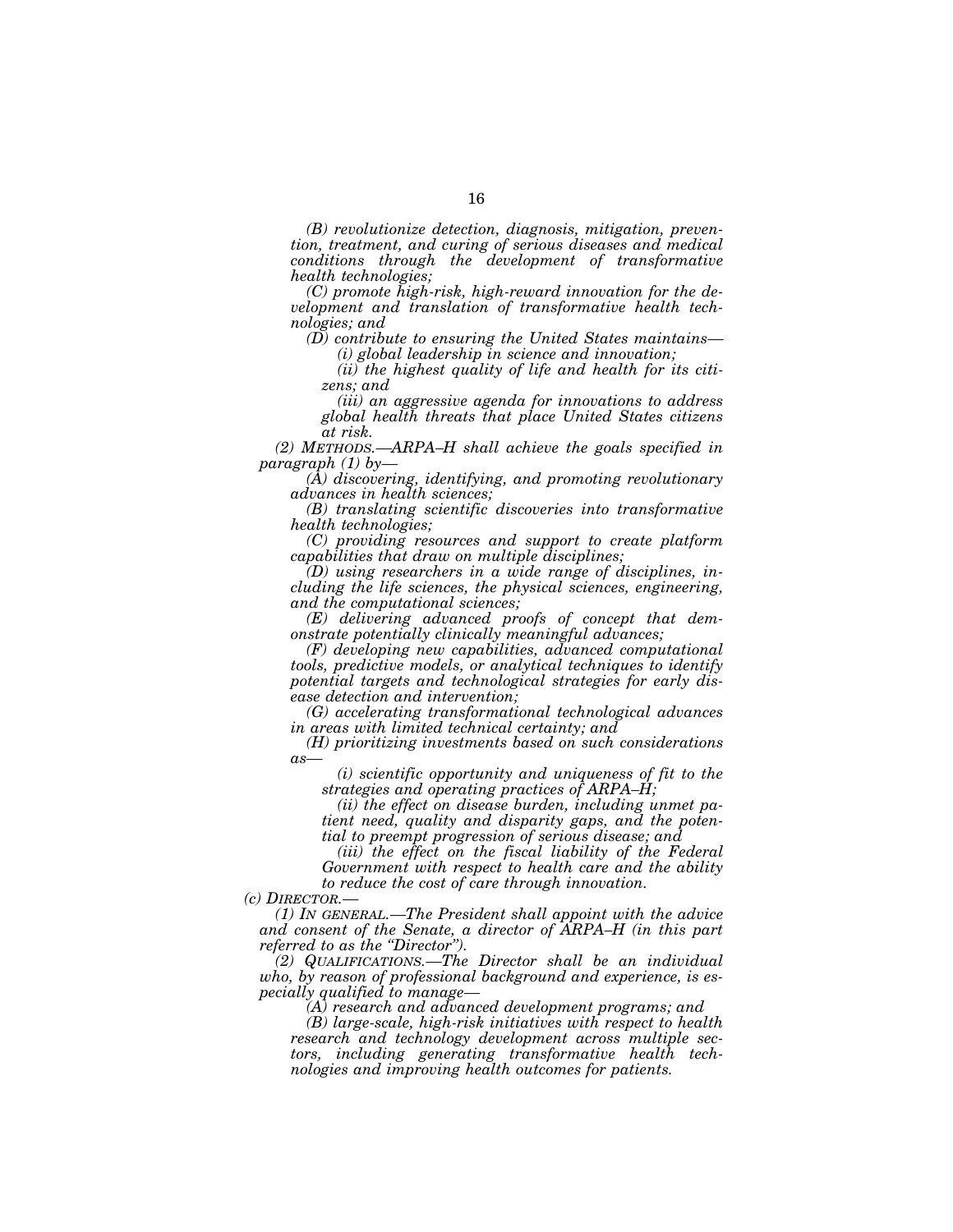*(3) RELATIONSHIP TO SECRETARY.—The Director shall report directly to the Secretary.* 

*(4) DUTIES.—The duties of the Director shall include the following:* 

*(A) Approve and terminate the projects and programs of ARPA–H.* 

*(B) Set research and development priorities with respect to the goals specified in subsection (b) and manage the budget of ARPA–H.* 

*(C) Develop funding criteria and assess the success of programs through the establishment of technical milestones.* 

*(D) Advance the goals under subsection (b), through consideration of the advice of the ARPA–H Interagency Research Council established under subsection (q).* 

*(E) Solicit data, as needed, from the National Institutes of Health and other relevant entities.* 

*(F) Coordinate with the Director of the National Institutes of Health to ensure that the programs of ARPA–H build on, and are informed by, scientific research supported by the National Institutes of Health.* 

*(G) Coordinate with the heads of Federal agencies and, to the extent practicable, ensure that the activities of ARPA–H supplement (and do not supplant) the efforts of other Federal agencies.* 

*(H) Ensure ARPA–H does not provide funding for a project unless the program manager determines that the project meets the goals described in subsection (b)(1).* 

*(5) TERM.—The Director—* 

*(A) shall be appointed for a 5-year term; and* 

*(B) may be reappointed for 1 consecutive 5-year term.* 

*(6) AUTONOMY OF AGENCY REGARDING RECOMMENDATIONS AND TESTIMONY.—No officer or agency of the United States shall have any authority to require the Director or any other officer of ARPA–H to submit legislative recommendations, or testimony or comments on legislation, to any officer or agency of the United States for approval, comments, or review prior to the submission of such recommendations, testimony, or comments to the Congress, if such recommendations, testimony, or comments to the Congress include a statement indicating that the views expressed therein are those of the Director or such officer, and do not necessarily reflect the views of the President or another agency.* 

*(7) DELEGATION OF AUTHORITY.—The Director may delegate to any duly authorized employee, representative, or agent any power vested in the Director by law, except that the Director may not delegate the power to appoint the Deputy Director under paragraph (8).* 

*(8) DEPUTY DIRECTOR.—The Director shall appoint a deputy director to serve as the first assistant to the office.* 

*(d) APPLICATION OF PAPERWORK REDUCTION ACT.—The Director may waive the requirements of subchapter I of chapter 35 of title 44, United States Code (commonly referred to as the ''Paperwork Reduction Act'') with respect to the methods described in subsection (b)(2).*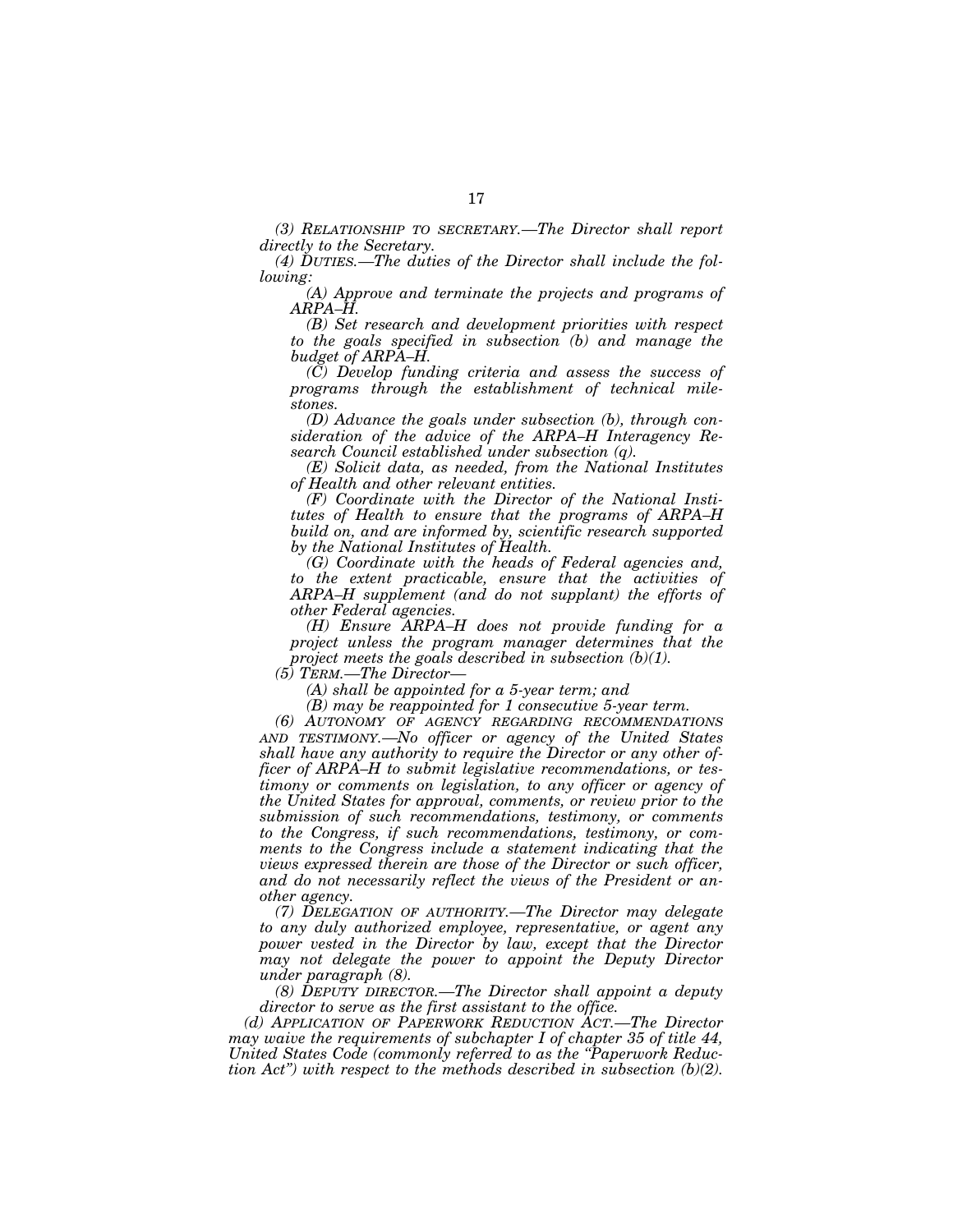*(e) PROTECTION OF INFORMATION.—The following types of information collected by ARPA–H from recipients of financial assistance awards shall be considered commercial and financial information obtained from a person and privileged or confidential and not subject to disclosure under section 552(b)(4) of title 5, United States Code:* 

*(1) Plans for commercialization of technologies developed under the award, including business plans, technology-to market plans, market studies, and cost and performance models.* 

*(2) Investments provided to an awardee from third parties (such as venture capital firms, hedge funds, and private equity firms), including amounts and the percentage of ownership of the awardee provided in return for the investments.* 

*(3) Additional financial support that the awardee—* 

*(A) plans to invest or has invested in the technology developed under the award; or* 

*(B) is seeking from third parties.* 

*(4) Revenue from the licensing or sale of new products or services resulting from research conducted under the award.* 

*(f) SHARING INFORMATION WITH THE CENTERS FOR MEDICARE & MEDICAID SERVICES.—The Director shall timely share relevant information with the Administrator of the Centers for Medicare & Medicaid Services that may help to expedite determinations of coverage of transformative health technologies developed by ARPA–H.* 

*(g) EXPEDITING BREAKTHROUGHS THROUGH COOPERATION WITH THE FOOD AND DRUG ADMINISTRATION.—* 

*(1) IN GENERAL.—The Secretary, acting through the Commissioner of Food and Drugs and in consultation with the Director, may take actions to facilitate translation of transformative health technology into tangible solutions for patients and to expedite development of drugs, devices, and biological products, including through—* 

*(A) helping to ensure that drug, device, or biological product development programs, in as efficient a manner as possible, gather the nonclinical and clinical data necessary to advancing the development of such products and to obtaining their approval, licensure, or clearance, as applicable, by the Food and Drug Administration under sections 505, 510(k), and 515 of the Federal Food, Drug, and Cosmetic Act and section 351 of this Act;* 

*(B) expediting review of investigational new drug applications under section 505(i) of the Federal Food, Drug, and Cosmetic Act, review of investigational device exemptions under section 520(g) of such Act, and review of applications for approval, licensure, and clearance of drugs, devices, or biological products under sections 505, 510(k), and 515 of such Act, and section 351 of this Act; and* 

*(C) meeting at appropriate intervals with the Director and any member of the ARPA–H Interagency Research Council to discuss the development status of drugs, devices, or biological products and projects that are the highest priorities to ARPA–H, unless the Director and the Commissioner of Food and Drugs determine that any such meetings are not necessary.*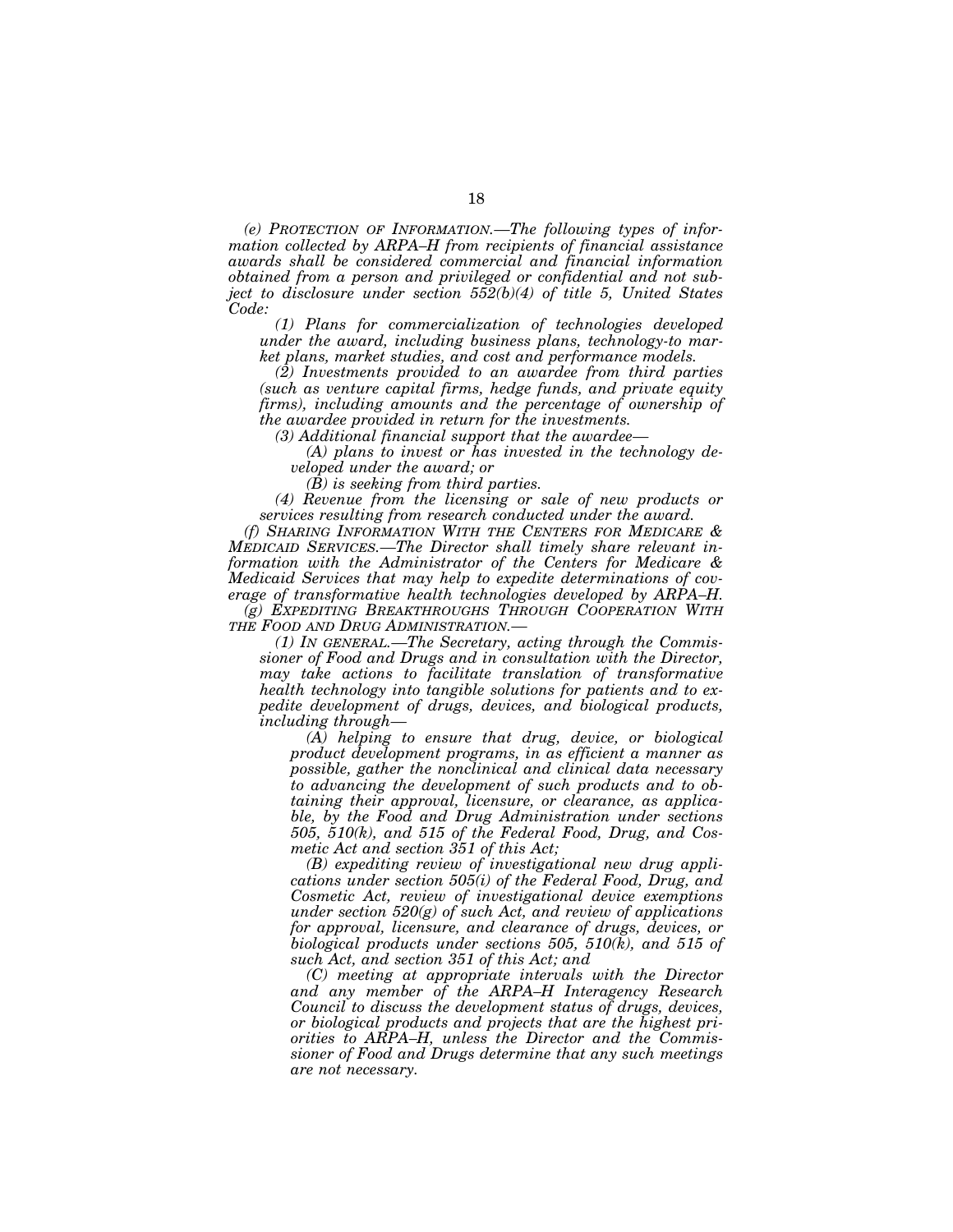*(2) RELATION TO OTHERWISE AUTHORIZED ACTIVITIES OF THE FDA.—The authority specified in paragraph (1) shall not be construed as limiting the authority of the Secretary, acting through the Commissioner of Food and Drugs, with respect to the review and approval, clearance, authorization for emergency use, or licensure of drugs, devices, or biological products under the Federal Food, Drug, and Cosmetic Act or section 351 of this Act.* 

*(3) REIMBURSEMENT.—The Director, using funds made available to ARPA–H, may reimburse the Food and Drug Administration for expenditures made by the Food and Drug Administration for activities carried out under this section that have been identified by the Commissioner of Food and Drugs and the Director as being carried out by the Food and Drug Administration.* 

*(h) AWARDS.—* 

*(1) IN GENERAL.—In carrying out this section, the Director may make awards including—* 

*(A) grants and cooperative agreements, which shall—* 

*(i) be subject to the uniform administrative requirements, cost principles, and audit requirements for Federal awards contained in part 200 of title 2, Code of Federal Regulations (or successor regulations); and* 

*(ii) include the total line-item and itemized indirect facilities and administrative costs that shall be made publicly available and published in a machine-readable format;* 

*(B) contracts subject to the Federal Acquisition Regulation;* 

*(C) multi-year contracts under section 3903 of title 41, United States Code;* 

*(D) prizes; and* 

*(E) other transactions.* 

*(2) EXEMPTIONS FOR CERTAIN REQUIREMENTS.—Research funded by ARPA–H shall not be subject to the requirements of section 406(a)(3)(A)(ii) or section 492.* 

*(i) FACILITIES AUTHORITY.— (1) IN GENERAL.—The Director may acquire (by purchase, lease, condemnation, or otherwise), construct, improve, repair, operate, and maintain such real and personal property as may be necessary to carry out this section.* 

*(2) LEASE OF NONEXCESS PROPERTY.—The Director may enter into a lease under this section with any person or entity (including another department or agency of the Federal Government or an entity of a State or local government) with regard to any nonexcess real property and related personal property under the jurisdiction of the Director.* 

*(3) UTILIZATION OF LEASE FUNDS.—* 

*(A) IN GENERAL.—The Director may utilize, without further appropriation, amounts of cash consideration received for a lease entered into under this subsection to cover the full costs to ARPA–H in connection with the lease. Funds received as such cash consideration shall remain available until expended.* 

*(B) CAPITAL REVITALIZATION AND IMPROVEMENTS.—Of any amounts of cash consideration received under this sub-*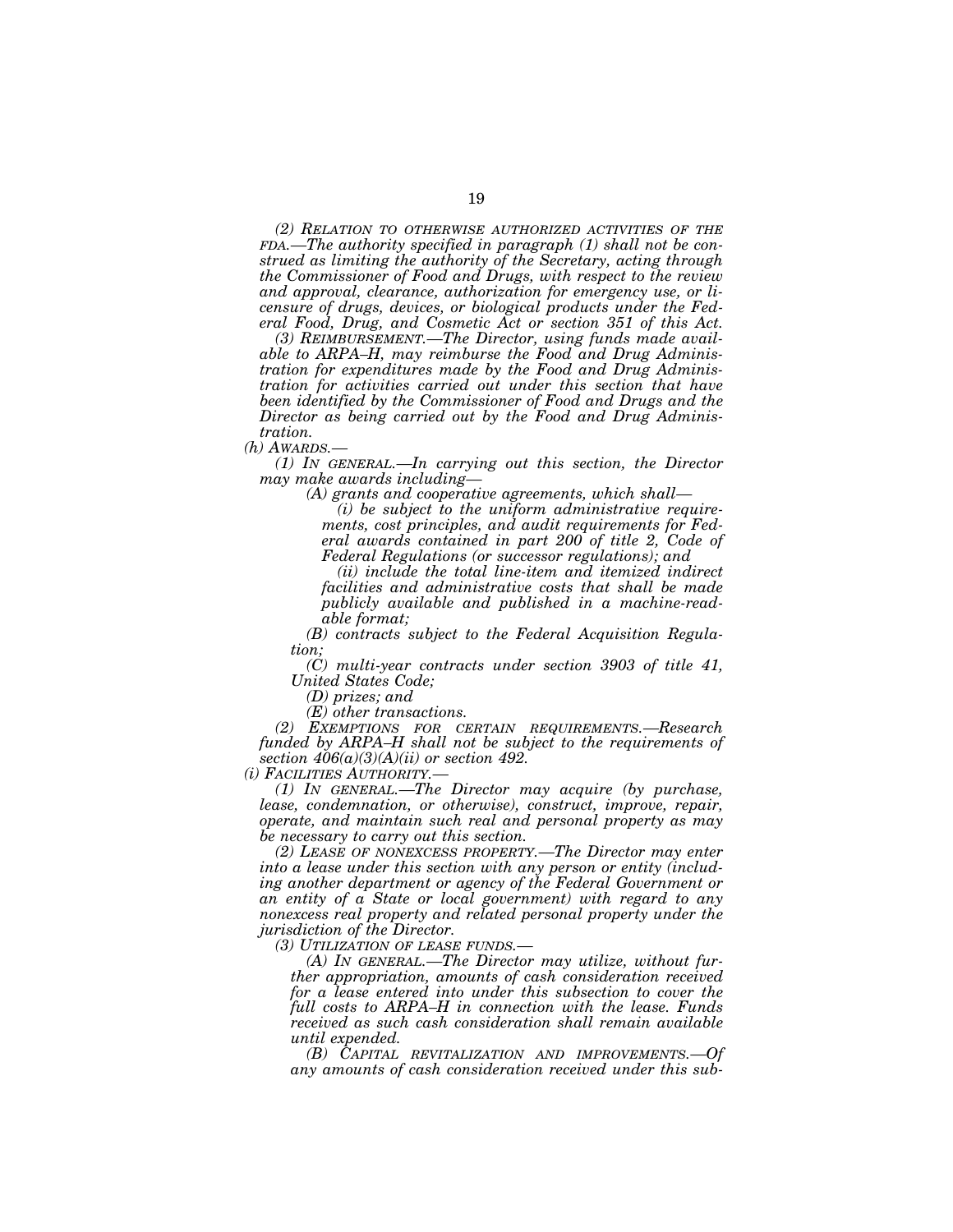*section that are not utilized in accordance with subparagraph (A), without further appropriation—* 

*(i) 35 percent shall—* 

*(I) be deposited in a capital asset account to be established by the Director;* 

*(II) be available for maintenance, capital revitalization, and improvements of the real property assets and related personal property under the jurisdiction of the Director; and* 

*(III) remain available until expended; and* 

*(ii) the remaining 65 percent shall be available to the respective center or facility of ARPA–H engaged in the lease of nonexcess real property, and shall remain available until expended for maintenance, capital revitalization, and improvements of the real property assets and related personal property at the respective cen-*

*ter or facility subject to the concurrence of the Director.*<br> *CO NO UTILIZATION FOR DAILY OPERATING COSTS. Amounts utilized under subparagraph (B) may not be utilized for daily operating costs.* 

*(4) LOCATIONS.— (A) IN GENERAL.—ARPA–H, including its headquarters, shall not be located on any part of the existing National Institutes of Health campuses.* 

*(B) CONSIDERATIONS.—In determining the location of facilities, the Director shall make a fair and open consideration of—* 

*(i) the characteristics of the intended location; and* 

*(ii) the extent to which such location will facilitate advancement of the goals and methods specified in subsection (b).* 

*(j) PERSONNEL.—* 

*(1) IN GENERAL.—The Director may—* 

*(A) make and rescind appointments of scientific, engineering, medical, and professional personnel, which may include temporary or time-limited appointments as determined by the Director to fulfill the mission of ARPA–H, without regard to any provision in title 5, United States Code, governing appointments and removals under the civil service laws, and fix the base pay compensation of such personnel at a rate to be determined by the Director, up to the amount of annual compensation (excluding expenses) specified in section 102 of title 3, United States Code; and (B) contract with private recruiting firms for the hiring of qualified staff referenced in subparagraph (A).* 

*(2) ADDITIONAL STAFF.—The Director may use, to the same extent and in the same manner as the Secretary, all authorities in existence on the date of the enactment of this section that are provided to the Secretary to hire administrative, financial, contracts, legislative affairs, information technology, ethics, and communications staff, and such other staff as may be identified by the Director as necessary to carry out this section.* 

*(3) ADDITIONAL CONSIDERATIONS.—In appointing personnel under this subsection, the Director—* 

*(A) may contract with private entities;*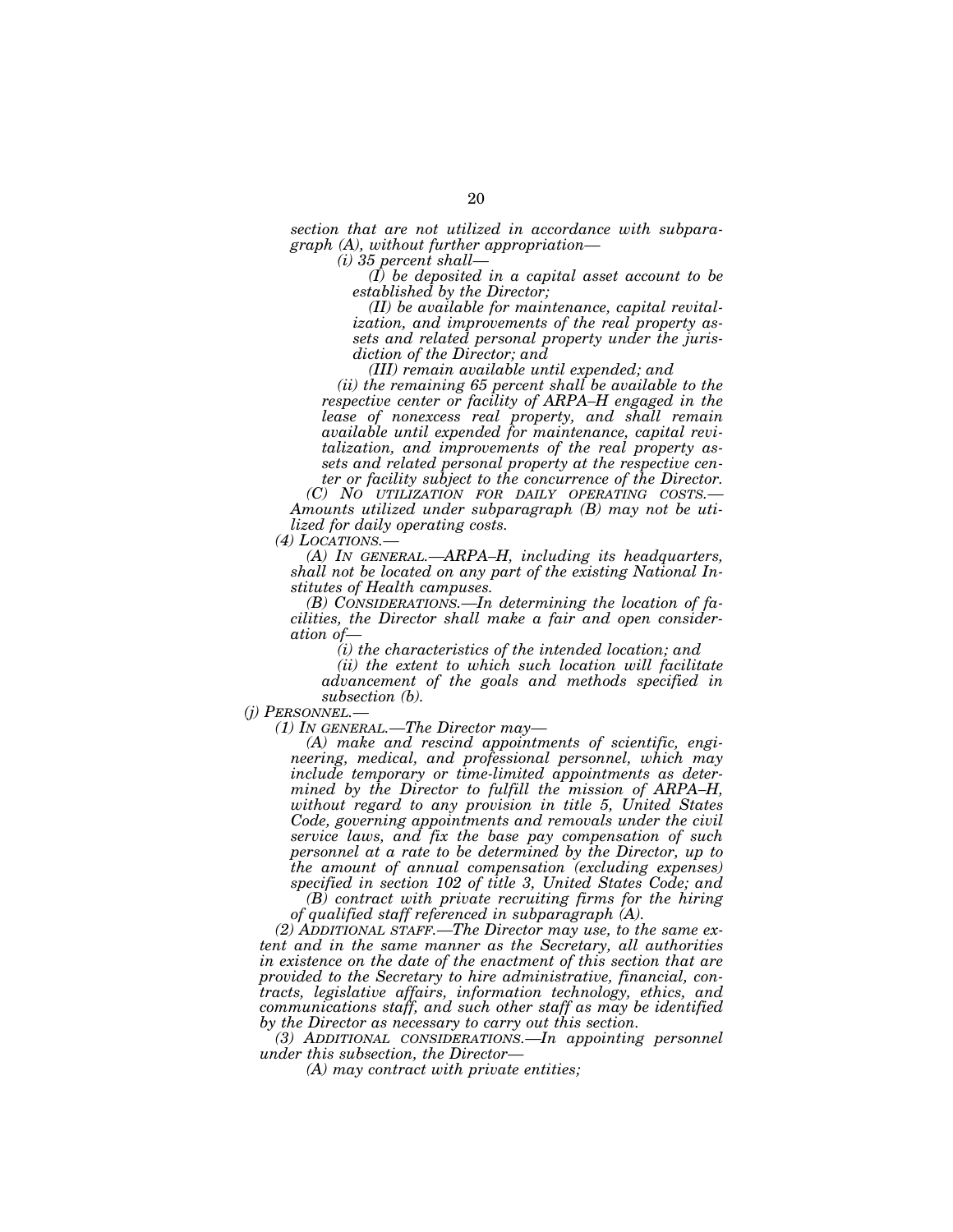*(B) shall make efforts to recruit and retain a diverse workforce, including individuals underrepresented in science and medicine and racial and ethnic minorities (as long as such efforts comply with applicable Federal civil rights law); and* 

*(C) shall recruit program managers with expertise in a wide range of relevant disciplines, including life sciences, the physical sciences, engineering, and the computational sciences.* 

*(4) ADDITIONAL HIRING AUTHORITY.—To the extent needed to carry out the authorities vested by paragraph (1), the Director may utilize hiring authorities under sections 3371 through 3376 of title 5, United States Code, to staff ARPA–H with employees from other Federal agencies, State and local governments, Indian Tribes and Tribal organizations, institutions of higher education, and other organizations, as described in such sections.* 

*(5) EXISTING AUTHORITIES.—The authorities granted by this section are—* 

*(A) in addition to existing authorities granted to the Secretary; and* 

*(B) are not intended to supersede or modify any existing authorities.* 

*(6) AUTHORITY TO ACCEPT FEDERAL DETAILEES.—The Director may accept officers or employees of the United States or members of the uniformed service on a detail from an element of the Federal Government on a reimbursable or a nonreimbursable basis, as jointly agreed to by the heads of the receiving and detailing elements, for a period not to exceed 3 years.* 

*(k) PROGRAM MANAGERS.—* 

*(1) IN GENERAL.—The Director shall appoint program managers for 3-year terms (and may reappoint such program managers for 1 consecutive 3-year term) for the programs carried out by ARPA–H.* 

*(2) DUTIES.—A program manager shall—* 

*(A) establish, in consultation with the Director or Deputy Director, research and development goals for programs, including timelines and milestones, and make such goals available to the public;* 

*(B) collaborate with experts from the National Institutes of Health and other Federal agencies and experts in relevant scientific fields to identify research and development gaps and opportunities;* 

*(C) convene workshops and meetings, as needed, with entities such as patients, patient advocacy groups, practitioners, professional societies, and other stakeholders to solicit input on programs and goals;* 

*(D) manage applications and proposals, through the appropriate officials for making grants, cooperative agreements, contracts, prizes, and other transaction awards for advanced research that may show particular promise, especially in areas in which the private sector and the Federal Government have not undertaken sufficient research;* 

*(E) issue funding opportunity announcements, using uniform administrative processes, as appropriate;*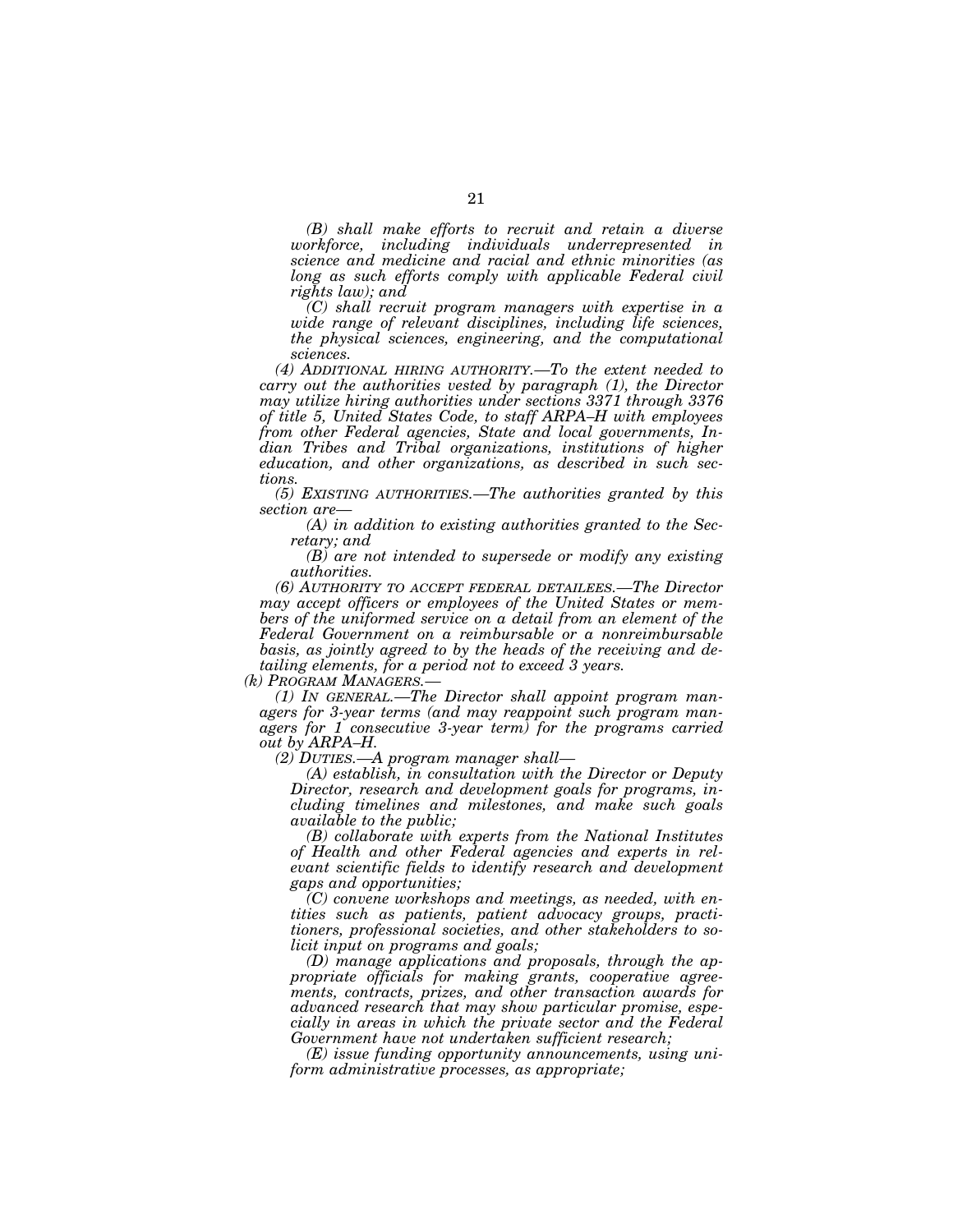*(F) select, on the basis of merit, each of the projects to be supported under a program carried out by ARPA–H, and taking into consideration—* 

*(i) the scientific and technical merit of the proposed project;* 

*(ii) the capabilities of the applicants to successfully carry out the proposed project;* 

*(iii) the unmet needs or ability to improve health outcomes within patient populations;* 

*(iv) future commercial applications of the project or the feasibility of partnering with one or more commercial entities;* 

*(v) the potential for interdisciplinarity of the approach of the project; and* 

*(vi) such other criteria as established by the Director; (G) conduct project reviews within 18 months of funding awards to identify milestones and monitor progress of such milestones with respect to each project and prior to disbursement of new funds;* 

*(H) provide recommendations to the Director with respect to advancing the goals specified in subsection (b);* 

*(I) cultivate opportunities for the commercial application or community use of successful projects, including through the establishment of partnerships between or among awardees;* 

*(J) identify innovative cost-sharing arrangements for ARPA–H projects;* 

*(K) provide recommendations to expand, restructure, or terminate research partnerships or projects; and* 

*(L) ensure that—* 

*(i) animal studies meet the Federal animal research requirements pursuant of the Public Health Service Policy on Humane Care and Use of Laboratory Animals; and* 

*(ii) applications apply statistical modeling approaches and appropriately justify animal sample sizes to meet project goals.* 

*(l) REPORTS AND EVALUATION.—* 

*(1) ANNUAL REPORT.—* 

*(A) IN GENERAL.—Beginning not later than 1 year after the date of enactment of this section, and each fiscal year thereafter, the Director shall submit a report on the actions undertaken, and results generated, by ARPA–H, including—* 

*(i) a description of projects supported by ARPA–H in the previous fiscal year and whether such projects are meeting the goals developed by the Director pursuant to subsection (c)(4)(C);* 

*(ii) a description of projects terminated in the previous fiscal year, and the reason for such termination;* 

*(iii) a description of programs starting in the next fiscal year, as available;* 

*(iv) activities conducted in coordination with other Federal agencies;*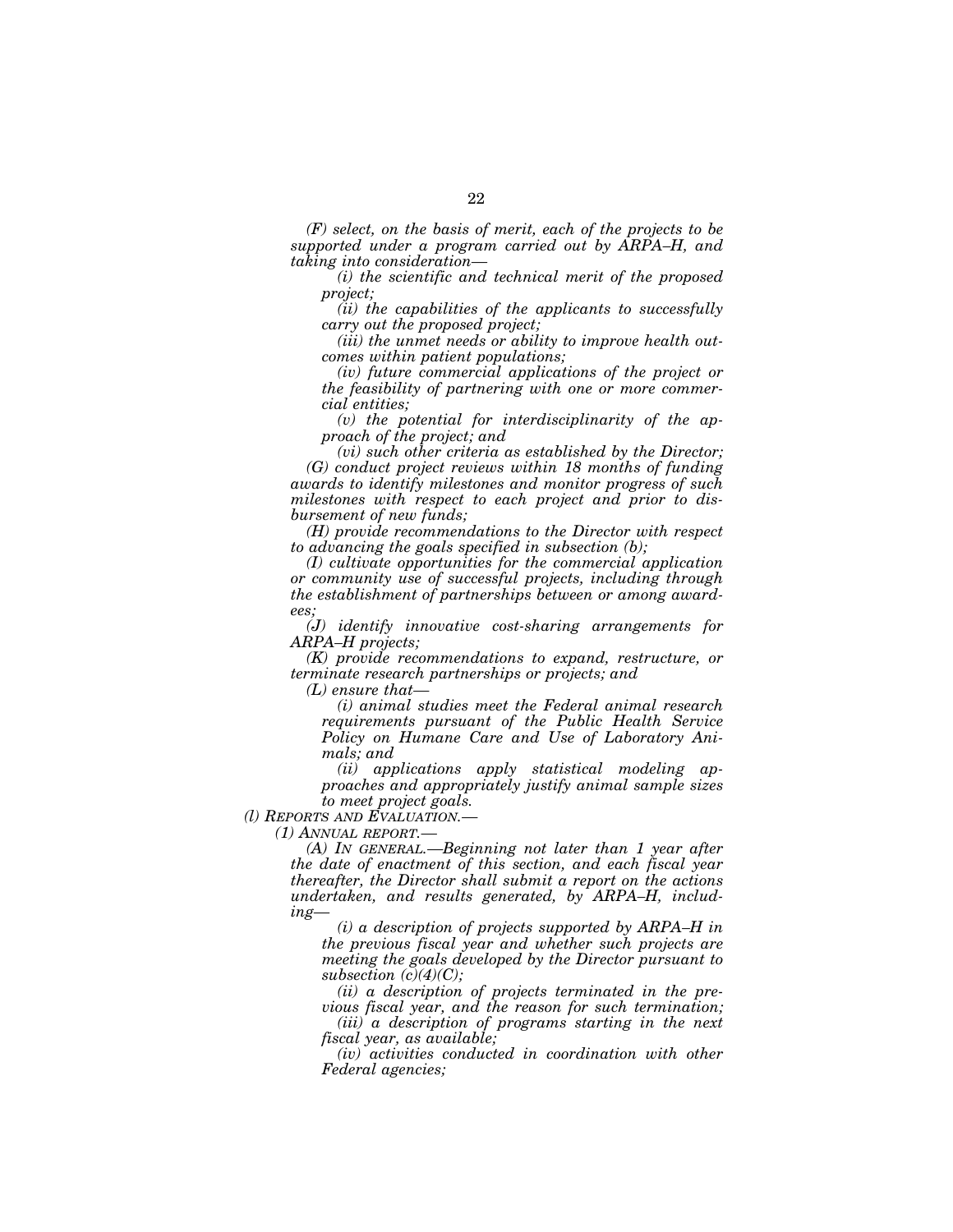*(v) an analysis of the extent of coordination conducted pursuant to subsections (c)(4)(F) and (f), including successes and barriers with respect to achieving the goals under subsection (b);* 

*(vi) a description of the demographic (including racial and gender) diversity if available of direct recipients and performers in funded projects and of the ARPA–H workforce; and* 

*(vii) a disclosure by the reward recipients of whether the principal investigators named on the award participate in foreign talent programs, including the provision of copies of all grants, contracts, or other agreements related to such programs, and other supporting documentation related to such programs, as a condition of receipt of Federal extramural biomedical research funding awarded.* 

*(B) SUBMISSION TO CONGRESS.—The report under subparagraph (A) shall be submitted to—* 

*(i) the Committee on Energy and Commerce and the Committee on Appropriations of the House of Representatives; and* 

*(ii) the Committee on Health, Education, Labor, and Pensions and the Committee on Appropriations of the Senate.* 

*(2) EVALUATION.—* 

*(A) IN GENERAL.—Not later than 5 years after the date of the enactment of this section, the Secretary shall enter into an agreement with the National Academies of Sciences, Engineering, and Medicine under which the National Academies agree to study and evaluate whether ARPA–H is meeting the goals specified in subsection (b).* 

*(B) SUBMISSION OF RESULTS.—The agreement entered into under subparagraph (A) shall require the National Academies of Sciences, Engineering, and Medicine to submit the results of the evaluation conducted under such agreement to the Secretary, the Committee on Energy and Commerce of the House of Representatives, and the Committee on Health, Education, Labor, and Pensions of the Senate.* 

*(m) STRATEGIC PLAN.—Not later than 1 year after the date of the enactment of this section, and every 3 years thereafter, the Director shall provide to the relevant committees of Congress a strategic plan describing how ARPA–H will carry out investments each fiscal year in the following 3-year period.* 

*(n) INDEPENDENT REVIEW.—Not later than 1 year after the date of the enactment of this section, and every 3 years thereafter, the Comptroller General of the United States shall conduct an independent review of the research portfolio of the Department of Health and Human Services, including ARPA–H, the National Institutes of Health, the Food and Drug Administration, and the Biomedical Advanced Research and Development Authority—* 

*(1) to assess the degree of unnecessary duplication of existing Federal programs and projects; and*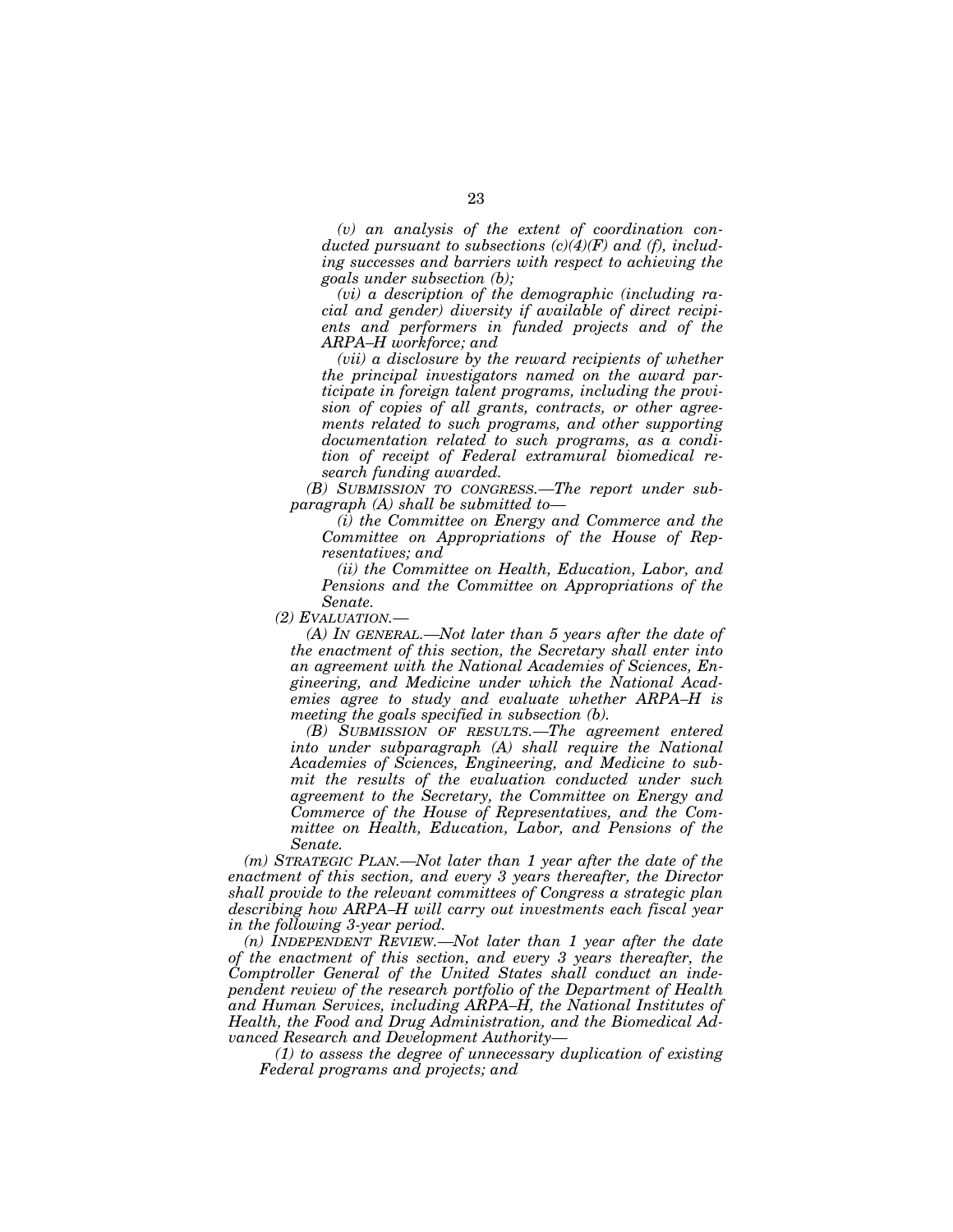*(2) to make recommendations regarding any potential reorganization, consolidation, or termination of such programs and projects.* 

*(o) PRIORITIZATION.—The Director shall—* 

*(1) prioritize awarding grants, cooperative agreements, contracts, prizes, and other transaction awards to domestic recipients conducting the research on transformative health technology in the United States;* 

*(2) as appropriate and practicable, ensure that nondomestic recipients of any grants, cooperative agreements, contracts, prizes, and other transactions under this section are conducting research in collaboration with a domestic recipient;* 

*(3) not award any grants, cooperative agreements, contracts, prizes, and other transactions to nondomestic recipients subject to malign foreign influence or organized under the laws of a malign foreign country; and* 

*(4) in accordance with the requirements of chapter 33 of title 41, United States Code, and the Federal Acquisition Regulation, only award grants, cooperative agreements, contracts, prizes, and other transactions to individual persons that do not have more than 3 ongoing concurrent grants, cooperative agreements, contracts, prizes, and other transactions under this section.* 

*(p) ADDITIONAL CONSULTATION.—In carrying out this section, the Director may consult with—* 

*(1) the President's Council of Advisors on Science and Technology;* 

*(2) peers in the scientific community, including academia and industry;* 

*(3) an existing advisory committee providing advice to the Secretary or the head of any operating or staff division of the Department;* 

*(4) a new interagency research council organized to support the programs of ARPA–H and to provide advice and assistance on—* 

*(A) specific program tasks; or* 

*(B) the overall direction of ARPA–H; and* 

*(5) any other entity the Director may deem appropriate.* 

*(1) IN GENERAL.—The Director shall establish an interagency advisory committee to be known as the ARPA–H Interagency Research Council (referred to in this subsection as the ''Research Council'').* 

*(2) MEMBERSHIP.—The Research Council may include any or all of the following members, or designees:* 

*(A) The Director of the National Institutes of Health.* 

*(B) The Director of National Center for Advancing Translational Sciences.* 

*(C) The Director of Office of Science and Technology Policy.* 

*(D) The Commissioner of Food and Drugs.* 

*(E) The Director of the Biomedical Advanced Research and Development Authority.* 

*(F) The Director of the Centers for Disease Control and Prevention.*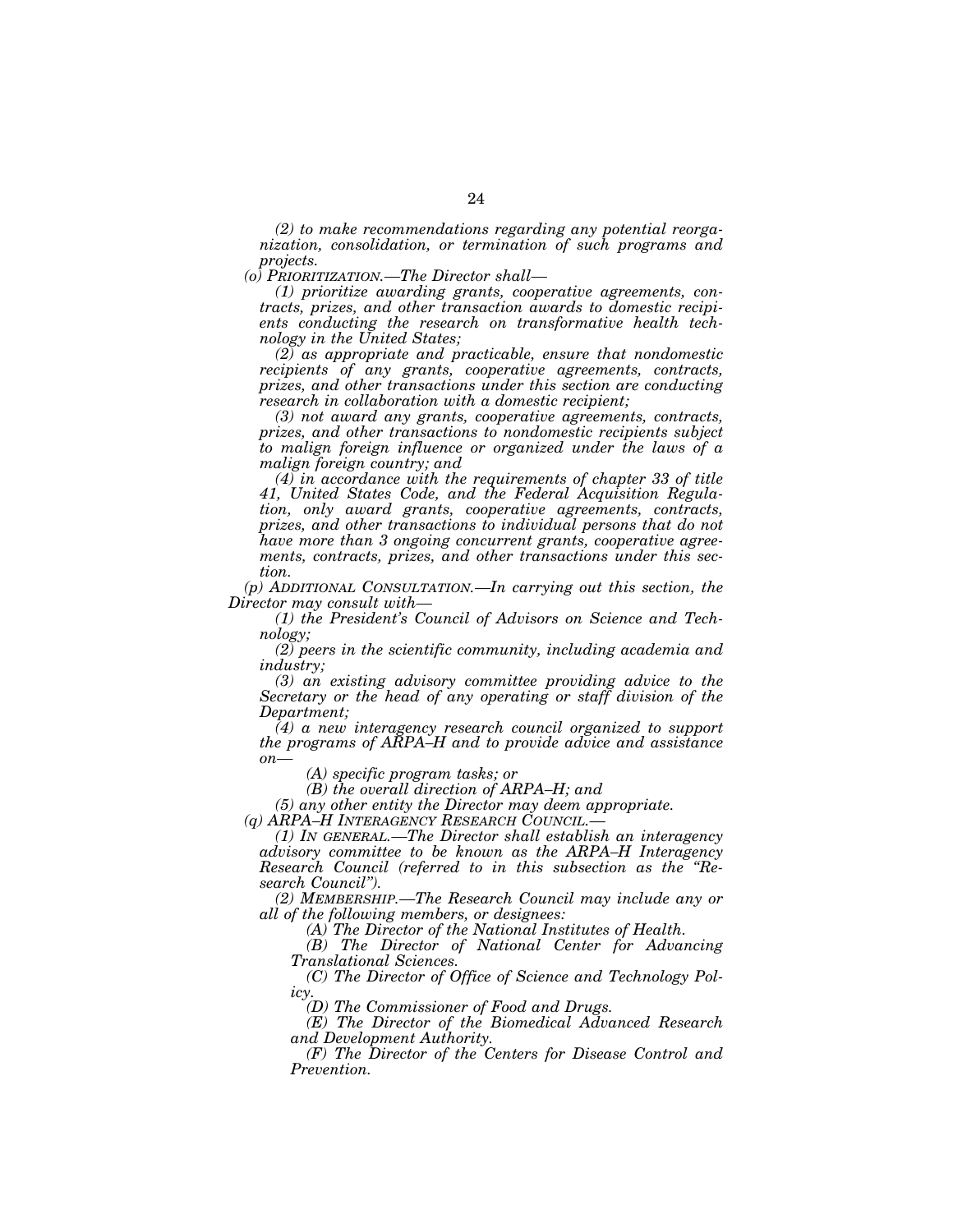*(G) The Administrator of the Centers for Medicare & Medicaid Services.* 

*(H) The Director of the Agency for Healthcare Research and Quality.* 

*(I) The Director of the Office of Minority Health.* 

*(J) The Administrator of the Health Resources and Services Administration.* 

*(K) The Director of the Defense Advanced Research Projects Agency.* 

*(L) The Director of the National Science Foundation.* 

*(M) The Director of the Office of Science of the Department of Energy.* 

*(N) The Director of the Advanced Research Projects Agency–Energy.* 

*(O) The Assistant Secretary for Preparedness and Response.* 

*(P) Representatives of any Federal agency with subject matter expertise that the Director determines is necessary for the successful completion of a project carried out pursuant to this section.* 

*(Q) Any other entity the Director may deem appropriate. (3) DUTIES.—The Research Council shall advise the Director, including by—* 

*(A) making recommendations on—* 

*(i) research priorities that will provide the greatest return on investment with respect to improving human health;* 

*(ii) avoiding duplication of efforts in the Federal Government; and* 

*(iii) improving coordination with other Federal agencies; and* 

*(B) identifying and developing strategies to address regulatory, reimbursement, and market barriers to commercialization or adoption of transformative health technologies, including technologies intended to preempt serious disease.* 

*(4) ADVISORY NATURE.—The function of the Research Council shall be advisory in nature. Nothing in this subsection shall be construed as granting the Research Council authority over any activities or functions of ARPA–H.* 

*(5) MEETINGS.—Not later than 1 year after the date of the enactment of this section, and every fiscal year thereafter, the Director shall convene meetings of the Research Council, including conferences or workshops, as needed. The Research Council may function through established or ad hoc committees, task forces, or interagency groups to—* 

*(A) share information on health innovations funded by ARPA–H; and* 

*(B) receive input on areas of particular promise for ARPA–H projects.* 

*(r) TECHNOLOGY TRANSFER OFFICE.—The Director may establish within ARPA–H an Office of Technology Transfer to facilitate, where appropriate, the transfer of federally-owned or federally-originated technology to recipients of an award under this section (other than Federal Government entities).*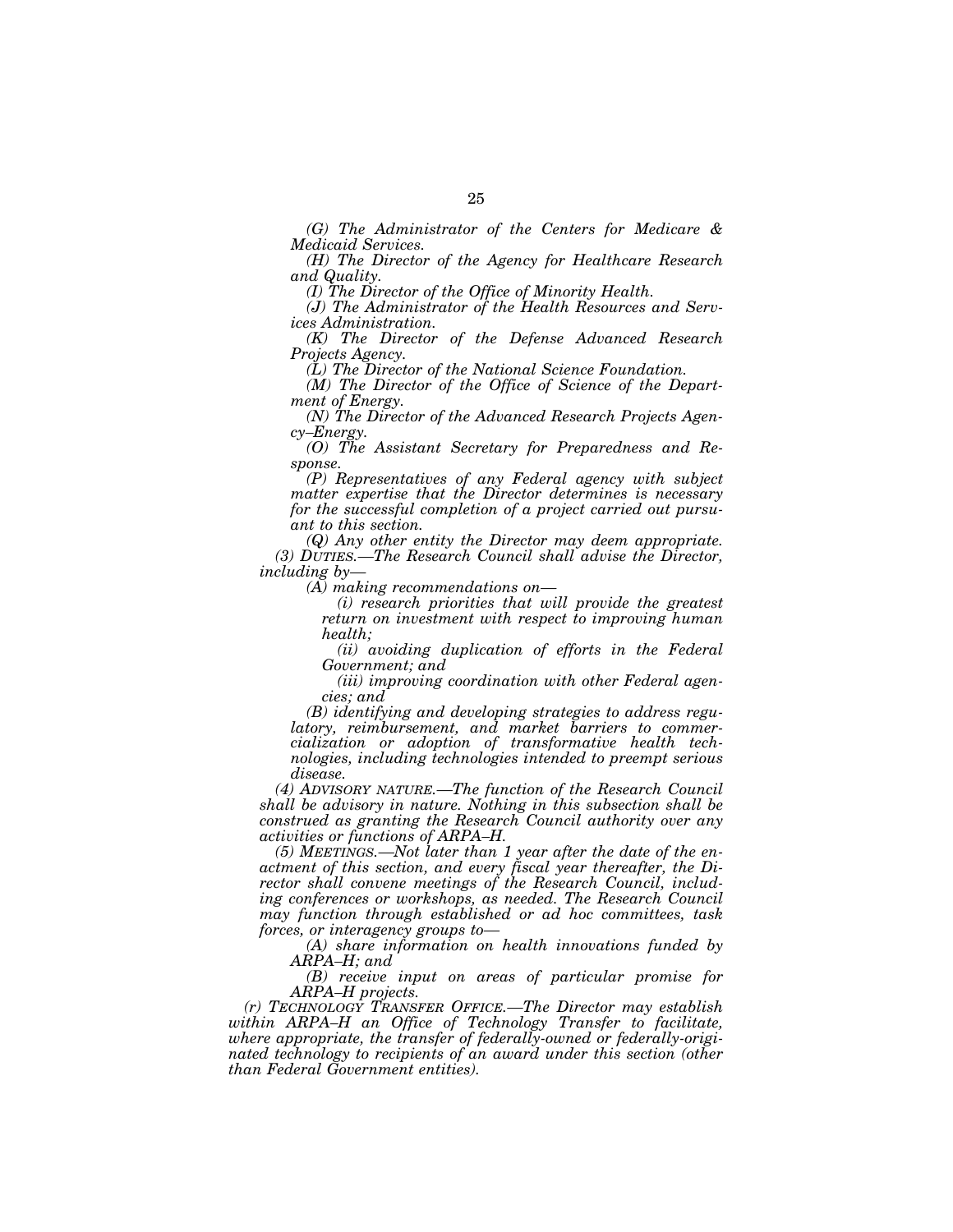*(1) IN GENERAL.—An other transaction entered into by the Director under subsection (h)(1) for a project may provide for the award of a follow-on production contract or transaction to the participants in the transaction by ARPA–H or another Federal agency. For purposes of this paragraph, such an other transaction includes all individual subprojects awarded under the transaction to a consortium of United States industry and academic institutions.* 

*(2) RELATION TO COMPETITIVE PROCEDURES.—A follow-on production contract or transaction under paragraph (1) may be awarded to the participants in the transaction without the use of competitive procedures (as defined in section 152 of title 41, United States Code), notwithstanding the requirements of division C of subtitle I of such title 41, if—* 

*(A) competitive procedures were used for the selection of parties for participation in the other transaction; and* 

*(B) the participants in the other transaction successfully completed the project provided for in the transaction.* 

*(3) PRECONDITION.—A follow-on production contract or transaction may be awarded pursuant to this subsection when the Director determines that an individual project or subproject as part of a consortium is successfully completed by the participants.* 

*(4) CLARIFICATION.—Award of a follow-on production contract or transaction pursuant to this subsection shall not be made contingent upon the successful completion of all activities within a consortium as a condition for an award for follow-on production of a successfully completed project or subproject within that consortium.* 

*(5) OTHER AUTHORITIES.—Contracts and transactions entered into by ARPA–H pursuant to this subsection may be awarded pursuant to division C of subtitle I of title 41, United States Code, or under such procedures, terms, and conditions as the Director or head of such agency may establish by regulation.* 

*(t) RULE OF CONSTRUCTION.—The authorities under this section, with respect to the Director, are additional authorities that do not supersede or modify any existing authorities.* 

*(u) DEFINITIONS.—In this part:* 

*(1) ADVANCED PROOFS OF CONCEPT.—The term ''advanced proofs of concept'' means data, a prototype, or other experimental evidence that—* 

*(A) may precede the development of transformative health technologies; and* 

*(B) demonstrates the feasibility of a new concept.* 

*(2) BIOLOGICAL PRODUCT.—The term ''biological product'' has the meaning given such term in section 351(i).* 

*(3) DEPARTMENT.—The term ''Department'' means the Department of Health and Human Services.* 

*(4) DRUG; DEVICE.—The terms ''drug'' and ''device'' have the meanings given such terms in section 201 of the Federal Food, Drug, and Cosmetic Act.* 

*(5) FEDERAL ACQUISITION REGULATION.—The term ''Federal Acquisition Regulation'' means the Federal Acquisition Regula-*